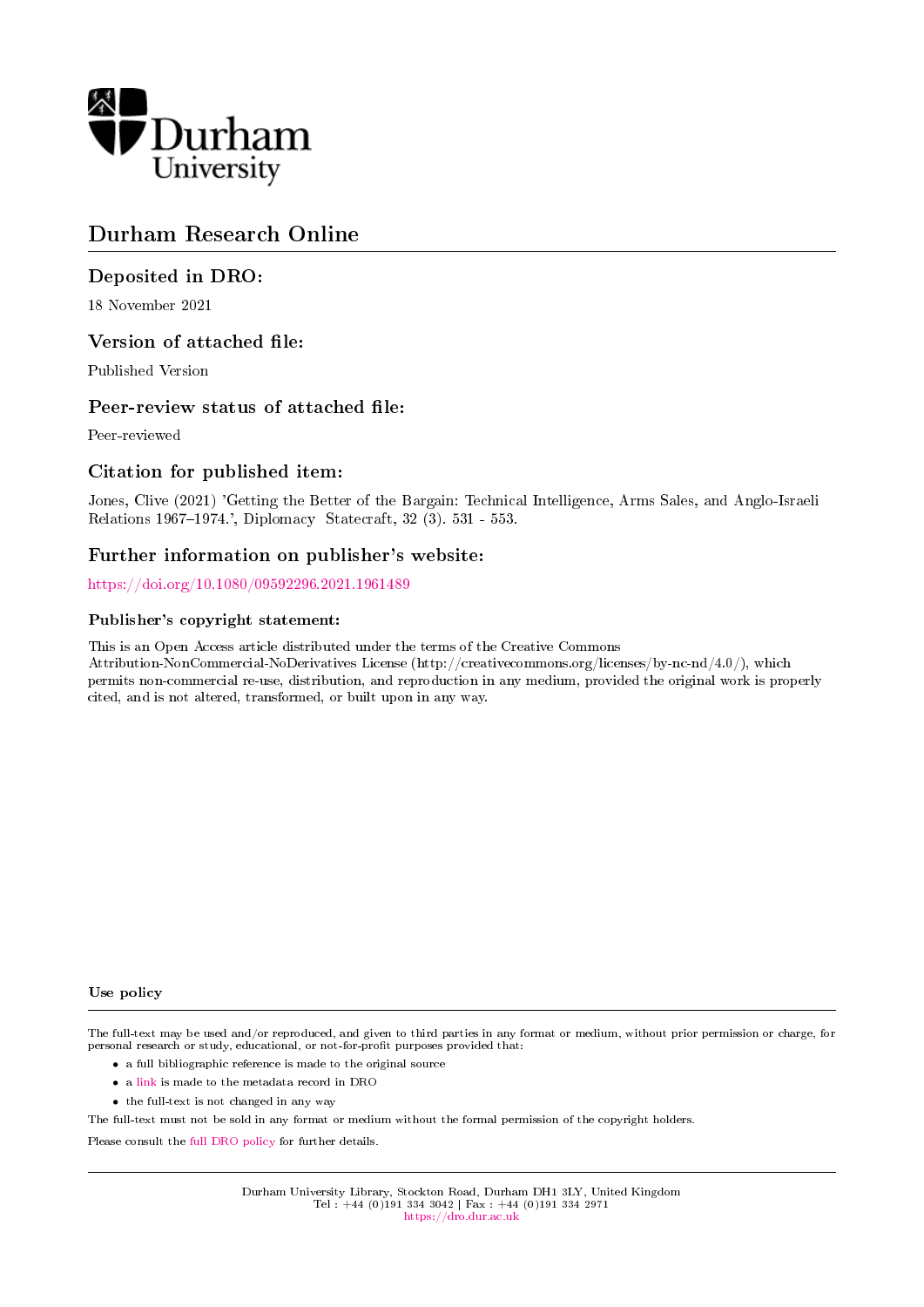

Res

# **Diplomacy & Statecraft**



**ISSN: (Print) (Online) Journal homepage:<https://www.tandfonline.com/loi/fdps20>**

# **Getting the Better of the Bargain: Technical Intelligence, Arms Sales, and Anglo-Israeli Relations 1967–1974**

**Clive Jones**

**To cite this article:** Clive Jones (2021) Getting the Better of the Bargain: Technical Intelligence, Arms Sales, and Anglo-Israeli Relations 1967–1974, Diplomacy & Statecraft, 32:3, 531-553, DOI: [10.1080/09592296.2021.1961489](https://www.tandfonline.com/action/showCitFormats?doi=10.1080/09592296.2021.1961489)

**To link to this article:** <https://doi.org/10.1080/09592296.2021.1961489>

© 2021 The Author(s). Published with license by Taylor & Francis Group, LLC.

 $\bullet$ 

Published online: 17 Sep 2021.

Submit your article to this journal

**Article views: 278** 



 $\bullet$  [View related articles](https://www.tandfonline.com/doi/mlt/10.1080/09592296.2021.1961489)  $\sigma$ 

[View Crossmark data](http://crossmark.crossref.org/dialog/?doi=10.1080/09592296.2021.1961489&domain=pdf&date_stamp=2021-09-17) $\mathbb{Z}$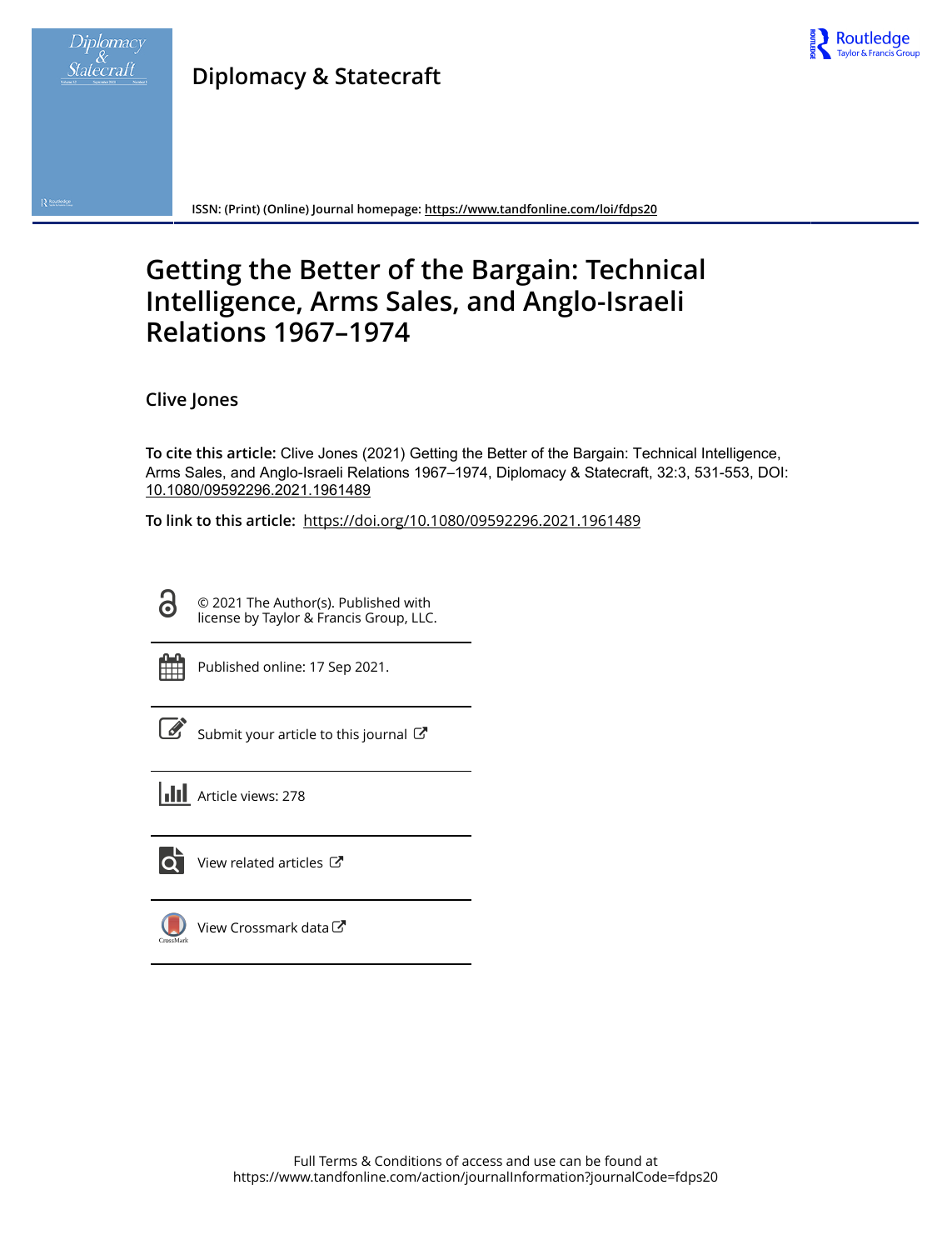**a** OPEN ACCESS **a** Check for updates

Routledge Taylor & Francis Group

# **Getting the Better of the Bargain: Technical Intelligence, Arms Sales, and Anglo-Israeli Relations 1967–1974**

### Clive Jone[s](http://orcid.org/0000-0002-7024-9413)<sup>®</sup>

School of Government and International Affairs, IM117, University of Durham, Durham, UK

#### **ABSTRACT**

This analysis explores the nature of Anglo-Israeli intelligence relations between 1967 and 1974, focusing in particular on how the legacy of the British mandate in Palestine, the influence of senior British diplomats, as well as wider commercial interests shaped attempts by intelligence officials on both sides to move this relationship beyond the purely functional. Whilst Israel looked to barter access to recently captured Soviet equipment for greater collaboration with the British in weapons development and arms sales, London demurred. Despite the urging of some in Whitehall, the Foreign and Commonwealth Office limited any collaboration to functional exchanges and kept them firmly in the shadows. The aftermath of the October 1973 war revealed the price paid by Britain. With Israel now dependent on Washington for the bulk of its military equipment, London's ability to exercise any influence over Tel Aviv in reaching an accommodation with its Arab neighbours diminished greatly.

Reciprocity has defined some of the closest intelligence relationships between democratic states. Not only are such relationships functional in terms of the intelligence shared and distributed but equally, shared norms, values, and even cultures that allow more junior partners to benefit exponentially inform them for the most part. They are so much more than utilitarian arrangements and, as such, have a durability, indeed longevity, which can and does survive periodic friction when political masters fall out.<sup>1</sup> It has often been noted, for example, that intelligence liaison and co-operation between Britain and the United States has allowed London to exercise influence in Washington's corridors of power that its otherwise diminished status as a global Power would have denied.<sup>2</sup> Equally, the 'Five Eyes' alliance, an Anglophone intelligence consortium pooling the signals and electronic capabilities of Australia, Britain, Canada, New Zealand, and the United States is perhaps the most notable example of an intelligence alliance built on shared cultural and political norms as well as common security interests.<sup>[3](#page-20-2)</sup>

© 2021 The Author(s). Published with license by Taylor & Francis Group, LLC.

This is an Open Access article distributed under the terms of the Creative Commons Attribution-NonCommercial-NoDerivatives License (http://creativecommons.org/licenses/by-nc-nd/4.0/), which permits non-commercial re-use, distribution, and reproduction in any medium, provided the original work is properly cited, and is not altered, transformed, or built upon in any way.

**CONTACT** Clive Jones  $\Omega$  c.a.jones@durham.ac.uk **c.** School of Government and International Affairs, IM117, University of Durham, Elvet Hill Road, Durham DH1 3TU, UK and Visiting Research Professor, Department of Historical Studies,NTNU, Norway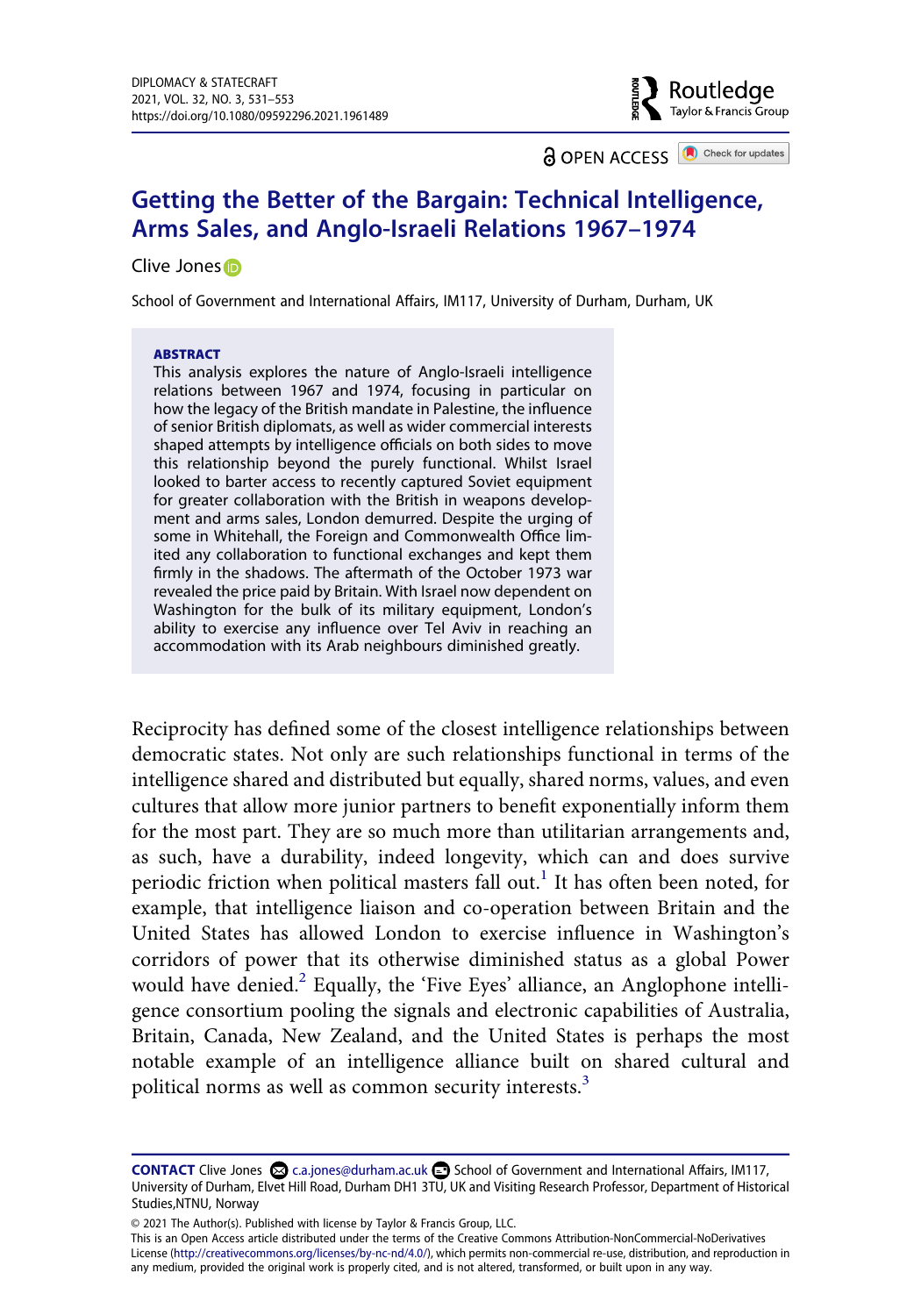By contrast, intelligence relationships between democratic states, at best defined as transactional, receive less attention. Such relationships, whilst beneficial to the actors involved, receive definition more obviously and regularly by cost–benefit analyses and the desire of those involved to ensure that benefits accruing from the intelligence given will not be less than that of the information sought, whether in the short or medium turn. Wider competing commercial or strategic hard power interests that limit the extent and intensity of co-operation can shape them, too. Equally, such arrangements are not without more abstract values, say historical experience, which can shape the nature of the interaction. This is particularly so where the legacy of violence between the actors in another era continues to exercise a pull on the memory and emotions of key decision-makers. It is often this legacy that limits intelligence sharing to the purely transactional, the grip of the 'hand of history' on the shoulder of the actors involved being too firm to easily shake off. This moves the debate over intelligence sharing and liaison beyond a 'form of subcontracted intelligence collection based on barter'.[4](#page-21-0)

One such relationship is Anglo-Israeli intelligence. Until the 1980s, historians of Anglo-Israeli relations regarded bilateral ties between London and Tel Aviv as, at best, cool. Powerful factors decided the nature of the relationship: the bloody legacy of Britain's mandate, competing interests over the future of the Hashemite Kingdom of Jordan, and a British perception, held strongly by Foreign Office officials noted for their pro-Arab sympathies, that arms sales to Israel should not damage their perceived regional status quo and Britain's increasingly beleaguered place in it.<sup>5</sup> Despite a brief Cold War-driven flirtation in the early 1950s that Israel might offer Britain use of its military bases in any future conflict with the Soviet Union, the two states' interests across the region remained far apart. Until the 1956 Suez crisis, such was the depth of suspicion between London and Tel Aviv that Britain drew up contingency plans for attacking Israel should the Israelis threaten to destabilise Jordan. It was one of the major British preoccupations in putting together the invasion of Egypt in that year. $^{\circ}$ 

This raises the issue of the extent to which negative views of Israel held by many in the Foreign Office influenced Anglo-Israeli ties in other spheres, including intelligence liaison and exchange. Some files from the 1960s and 1970s relating to intelligence exchanges – particularly in the realm of electronic warfare and cyber technologies – remain closed to public scrutiny, as do similar files in Israeli archives. Those released by The National Archives in London suggest a picture, whilst partial, as rather mixed.<sup>[7](#page-21-3)</sup> In the immediate aftermath of the June 1967 war, British officials in the Directorate of Scientific and Technical Intelligence [DSTI], a subsidiary of the Defence Intelligence Staff [DIS], believed a closer association with a Power that had fought against and defeated foes equipped largely with Soviet bloc weaponry was in the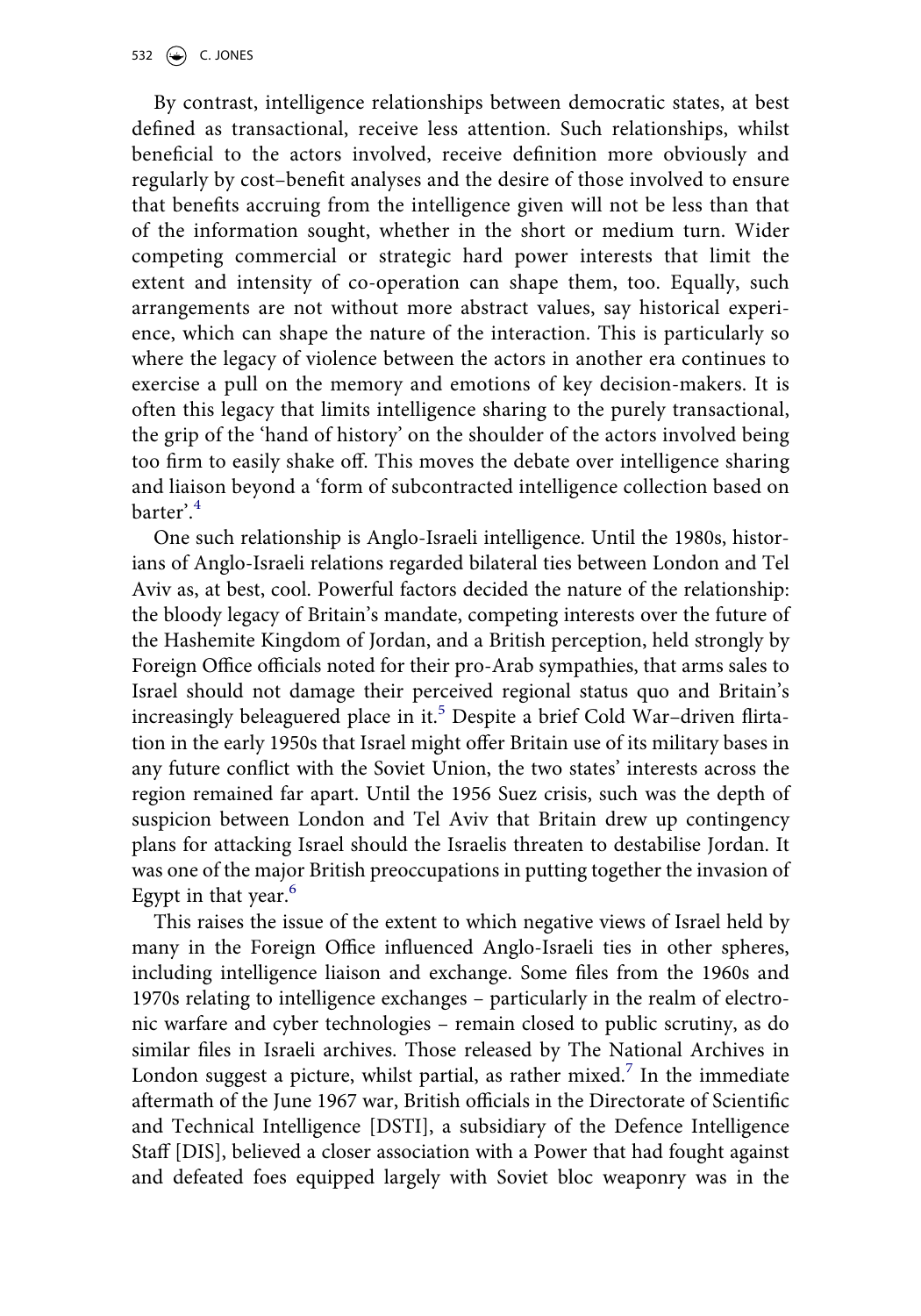DIPLOMACY & STATECRAFT  $\Rightarrow$  533

British national interest. With admiration for Israel's military achievements pronounced across much of Whitehall, Israeli officials, too, were keen for an exchange of technical intelligence on weapons design as well as future colla-boration on research and development.<sup>[8](#page-21-4)</sup>

However, wider concerns across government, not least relating to Anglo-Arab relations and a belief that such collaboration might upset once again a regional order still recovering from the effects of the June 1967 war, saw the renamed Foreign and Commonwealth Office [FCO] continuing to exercise a policy of highly selective engagement.<sup>9</sup> For some in the field of defence intelligence, this was not only a missed intelligence opportunity but also a squandered commercial one. More broadly, it diminished Britain's ability to exercise political leverage on Tel Aviv that now looked to consolidate its newfound regional gains. The price paid by London came six years later. In the immediate aftermath of the October 1973 war, the intelligence emperor, Britain, had few clothes and very little with which to barter with an Israel by now firmly dependent upon the United States for its military and security wellbeing.

Until the Suez crisis, the view holds that intelligence liaison and sharing between Britain and Israel was limited. Some attributed this to the legacy of empire. Sir John Sinclair, head of MI6 – or 'C' – between 1952 and 1956, resisted the establishment of formal intelligence liaison precisely because his 'prejudices born from the brutality of the Palestinian era were unassailable'.<sup>[10](#page-21-6)</sup> Indeed, soon after the establishment of Israel in 1948, the first MI6 officer sent to Tel Aviv incognito, Nigel Clive, had his cover blown soon after his arrival: he was quickly withdrawn. A series of MI6 officers, some of them women, went to Israel having been 'declared' to their hosts throughout the 1950s.<sup>11</sup>

The immediate run up to the Suez crisis saw some of this antipathy dissipate. Foreign Office officials largely opted to maintain clear diplomatic water from their Israeli counterparts, but a maverick group of senior MI6 officers led by George Young, deputy director for Middle East operations, saw closer ties with the Israeli secret intelligence service, Mossad, as part of a wider regional strategy to unseat President Gamal Abdel Nasser of Egypt. Sinclair, it seems, failed to exercise effective control over Young, who admitted to ignoring his superior's orders on the 'working level'.<sup>12</sup> Young established firm relations with Isser Harel, his Israeli counterpart, but it remains unclear if this intelligence relationship had any direct bearing on military plans surrounding the Anglo-French invasion of the Suez Canal zone, Operation Musketeer, on 31 October 1956. Britain's intelligence appreciation of Israeli military capabilities certainly left London in no doubt that the Israel Defence Forces [IDF] would rout Egyptian forces in Sinai. This assessment by Britain's Joint Intelligence Committee [JIC], however, found basis largely on careful analysis of open-source information, rather than any direct intelligence liaison with the IDF as to their actual military proficiency.<sup>13</sup>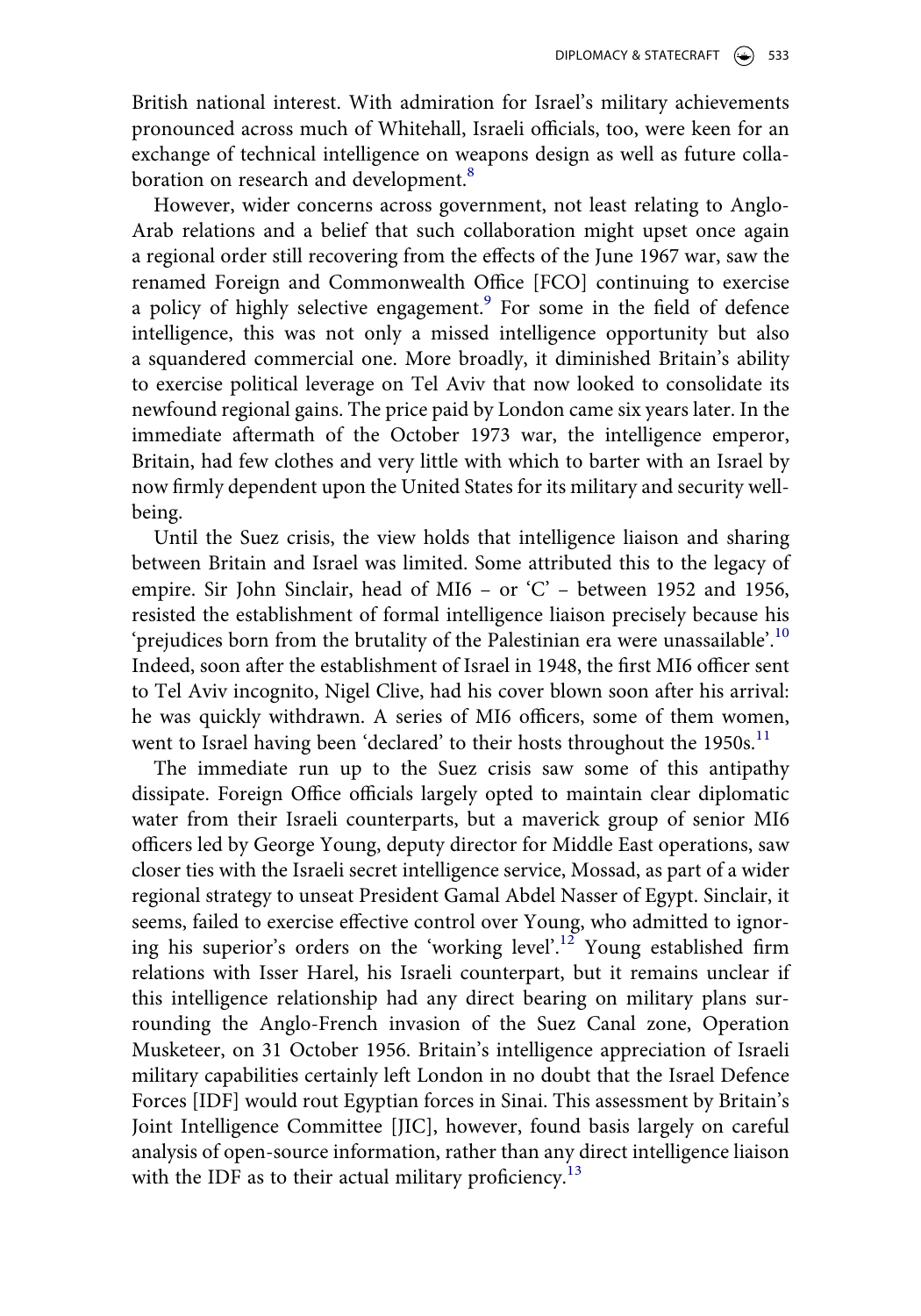It was not until Sinclair resigned in the aftermath of the Suez invasion and replaced by Sir Dick White that liaison with Israeli intelligence was put on a firmer footing.<sup>14</sup> The siren-like call of Arab nationalism threatened both British and Israeli interests across the Middle East, not least in the Arabian Peninsula where, from 1957 onwards, Britain looked to construct a new edifice, the Federation of South Arabia, which would protect its military base in Aden. Equally, local conditions allowed the Egyptians to exploit anticolonial sentiment, the appeal that Nasser carried across the airwaves via cheaply made transistor radios that amplified the seductive appeal of Arab nationalism across the Middle East.

Most in the Foreign Office wanted to work with, rather than against, Nasser and Arab nationalism and felt the failure to do so undermined British power and influence in the region.<sup>15</sup> Indeed, White regarded those mainly on the right wing of the governing Conservative Party, advocating a continued British presence in Aden and South Arabia, as being 'motivated by a nostalgia for lost causes' who wished to exact revenge against Nasser for the humiliation of Suez.<sup>[16](#page-21-12)</sup> Equally, Foreign Office pro-Arab bias had long shaped the scope and scale of British arms sales to Israel. In 1953 despite a previous agreement to do so, London vacillated over the sale of 30 Centurion tanks to Tel Aviv, using the Israeli retaliatory action against the West Bank village of Kibya as the pretext for rejecting the request. The underlying reason, however, was London's treaty obligations to Amman: why supply British tanks for possible use against British troops. A similar request made by Shimon Peres, director general of Israel's Defence Ministry, was also turned down; London again cited concerns about upsetting the military balance *vis-á-vis* Jordan, although Israel's main military threat remained Egypt.<sup>[17](#page-21-13)</sup> Only in 1958 – following the overthrow of the Hashemite monarchy in Iraq – did Britain relent in its arms policy to Israel and release the Centurion tanks. Even then, the Foreign Office ultimately decided the scale and scope of these sales, contingent on Israel's relations with Jordan and Tel Aviv remaining discreet about the scope and scale of its tank purchases from Britain.<sup>[18](#page-21-14)</sup>

The case of Anglo-Israeli co-operation on 'Operation Mango' – a series of covert supply drops by the Israeli Air Force to Royalist tribesman in north Yemen fighting the Egyptian-backed government with the help of a British-led mercenary organisation – is a case in point. Even here, however, the British were semi-detached. The operation, for London at least, was largely a private initiative that used former British Special Forces as the link to Mossad. MI6 undoubtedly remained in the loop about what was being planned – one British mercenary, Colonel David Smiley, reported intermittently to MI6 – but it was an arrangement that appeared to suit all concerned. London saw benefits in turning a 'blind eye' to an operation it felt protected British interests in Aden; Israel equally saw gains in bleeding an Egyptian army in Yemen that by 1965 saw 60,000 of its troops bogged down fighting an unwinnable war.<sup>[19](#page-21-15)</sup>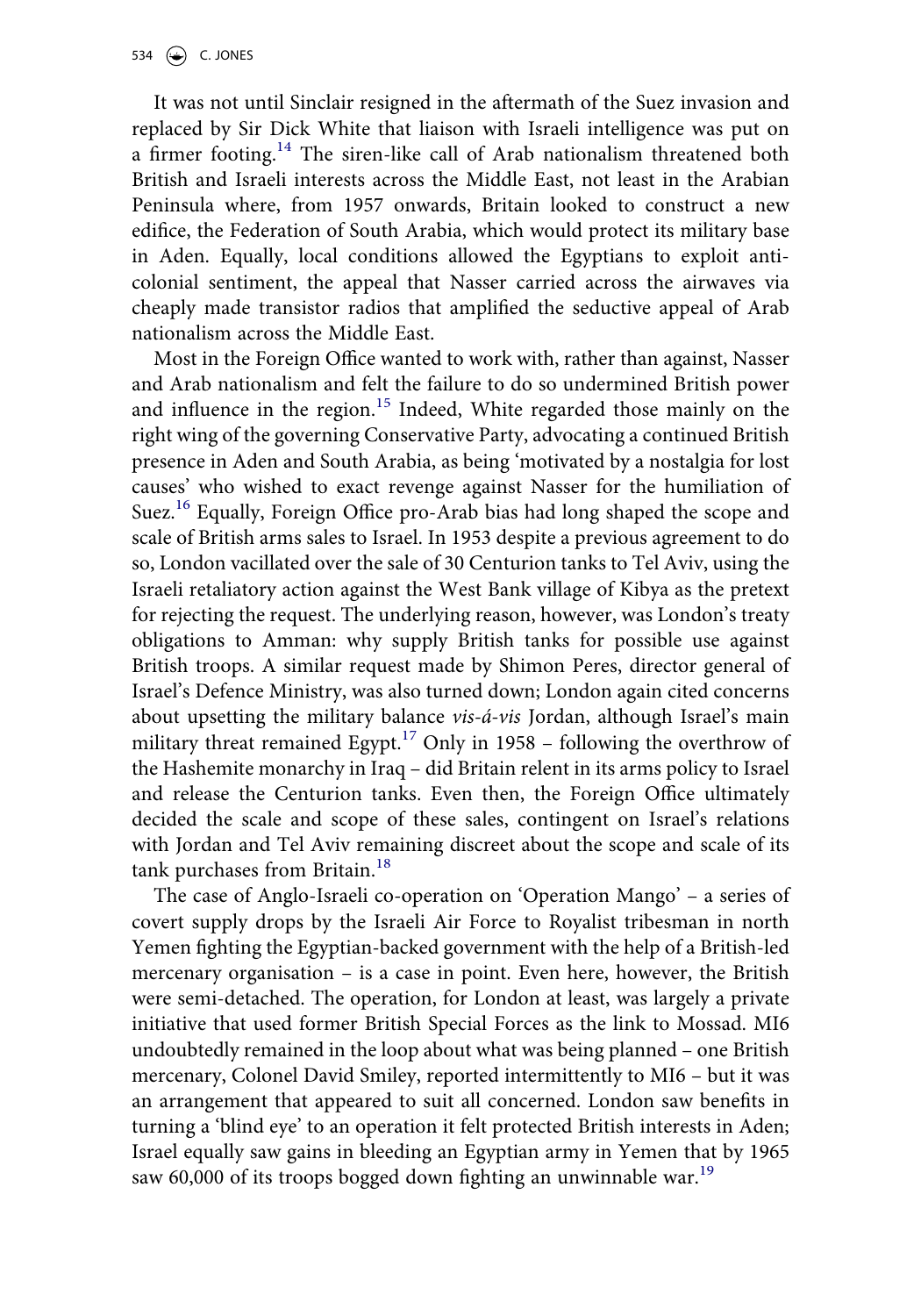Useful intelligence emerged, too. Some British mercenaries reported on the performance of Soviet-built Egyptian aircraft to both London and Tel Aviv, whilst soil samples from villages subjected to chemical weapons attack – mainly bombs containing mustard, chlorine, or phosgene gas – went to the Israelis for analysis. The impact of the mercenary operation on Egypt's later combat performance in the June 1967 war remains difficult to gauge, although according to Moshe Dayan, a former Israeli chief of staff, the collapse of the Egyptian army in Sinai was in no small measure due to the erosion of its combat capabilities in the mountains of Yemen.<sup>[20](#page-21-16)</sup>

The battering Egypt's army endured in Yemen largely informed British intelligence analysis of the likely outcome of the conflict two years before its outbreak. In March 1965, charged with assessing all-source intelligence on given targets and distributing this to the relevant consumers across Whitehall, the JIC issued a detailed report that looked at the military balance between Israel and its Arab neighbours. The report has since been subject to a detailed historical analysis, which whilst noting several inaccuracies – not least in terms of Israel's force structure and the tendency of the report to underplay efficiency and quality in determining combat power – it nonetheless validated the core finding of the document: in any war, the Jewish state would emerge triumphant. Israel, the report argued, was able to realise its total combat power more quickly and bring it to bear more effectively than any combination of the surrounding Arab states.

The JIC assessment derived from collecting, collating, and analysing – three stages of the traditional intelligence cycle – open-source intelligence material in reaching its conclusions. The errors in assessing relative force strengths aside, the report's accuracy highlighted an enduring truth about intelligence:

In order correctly to assess the probable course of action by the assessment's subject, one is not compelled to first penetrate decision-making circles, not to employ elite spies, not to develop extraordinary means of collection . . . . It is apparently sufficient for intelligence services to be properly familiar with the strength and security perception of their subject and to intelligently analyze parameters of time, space and geography.<sup>[21](#page-21-17)</sup>

This above narrative, however, exposes a wider truth: all too often, the understanding of the Anglo-Israeli intelligence relationship remains limited to a cursory understanding of ties between MI6 and Mossad. In light of their respective standing at the forefront of the intelligence world, this is perhaps understandable. In London's case at least, strategic appreciations of Israel, its capabilities, and the extent to which British foreign and defence interests could best be realised through closer ties with Israel, particularly in the collaborative realm of technical intelligence, was always a bureaucratic balance. In this case between, on one hand, the all source analysis produced by the JIC and, in particular the DIS, and on the other, the concerns of the Foreign Office always sensitive to Britain's ties with the Arab states.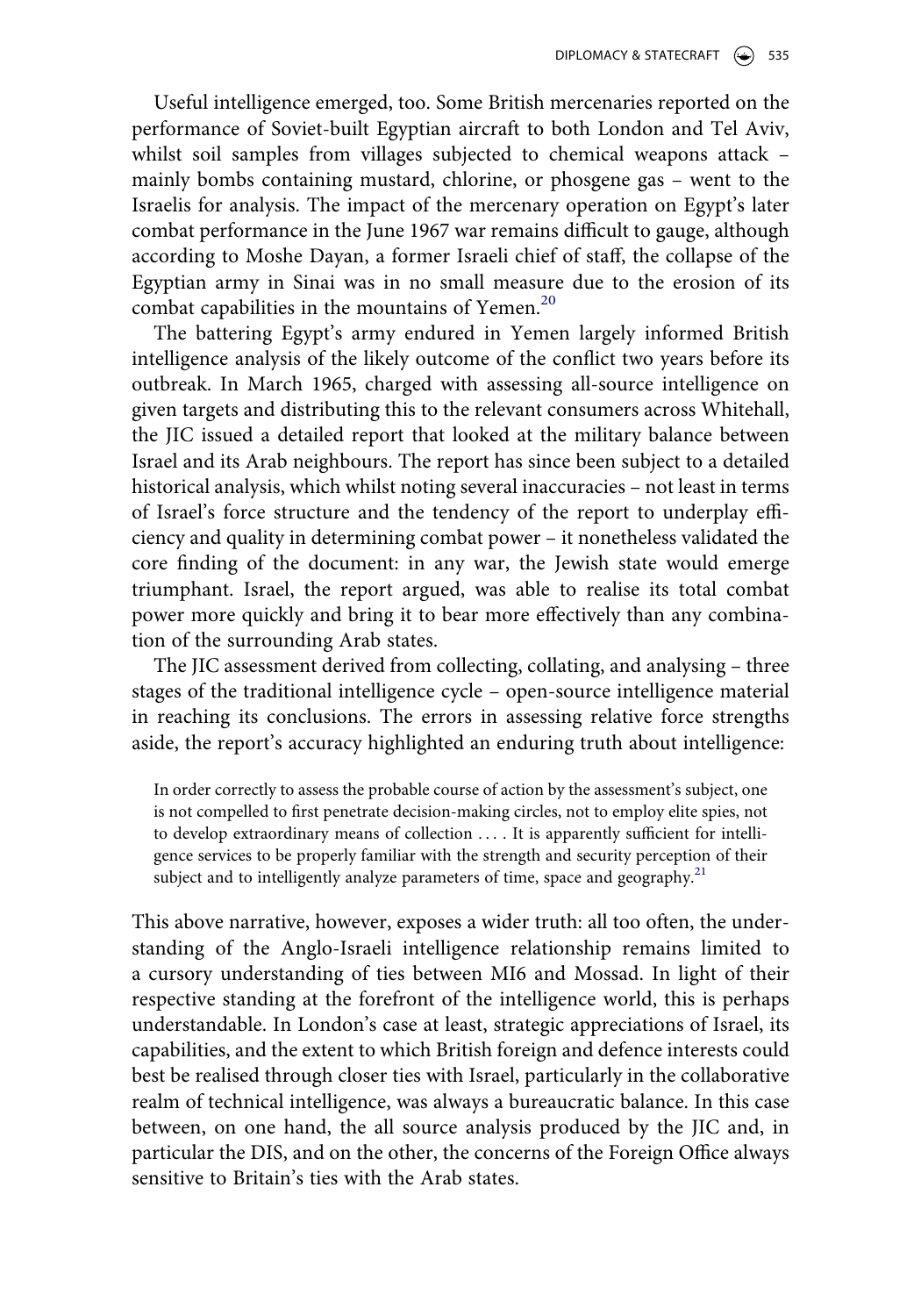The study of technical intelligence remains something of a 'Cinderella' within the ever-expanding realm of intelligence studies. Moreover, those studies of academic note that have appeared focus primarily on the Cold War.<sup>[22](#page-21-18)</sup> By contrast, little of is relatively known of how the exchange of technical intelligence informed relationships beyond the established alliance structures of North Atlantic Treaty Organisation [NATO] and the Warsaw Pact. In the case of Britain, this should come as little surprise. The sharing of sensitive technical data, materials, and technology with Israel, let alone its public disclosure, remains a delicate matter for the British. Only in 2006, for example, revelations showed that in 1958 Britain had allowed 25 tons of surplus heavy water, purchased from Norsk Hydro in Norway, sold back to the Norwegians, knowing that the final destination would be Israel. Some sought clear 'safeguards' from Israel over its intended use of heavy water, a vital component producing plutonium from spent fuel and essential for developing a nuclear weapon. The Foreign Office, however, felt it unreasonable to demand such safeguards as this was a Norwegian transaction and responsibility rested with Oslo to demand appropriate guarantees as to its final use. $23$ 

Still, by 1962, Britain concluded that Israel had an active nuclear weapons programme based on the amount of heavy water acquired by Israel, photographs of the Dimona reactor taken covertly by the British military *attaché* in Tel Aviv, and the likely role of so many French technicians present in the Negev. Some even suspected that Tel Aviv might have acquired nuclear secrets from pro-Israel sympathisers working at the British Atomic Weapons Research Establishment at Aldermaston. There certainly were precedents for such suspicions. In 1950, just two years after the founding of Israel, the Security Service, more popularly known as MI5, uncovered Cyril Wybrow, a British Jew working in the War Office's Joint Intelligence Bureau, who had been passing classified information to the Israelis. He suffered immediate dismissal rather than prosecution, suggesting that the information divulged was relatively low grade.<sup>[24](#page-21-20)</sup>

Suspicions of dual loyalties lingered, however. MI5 interviewed several British Jews over their alleged connexions to Israel. One such figure was Nyman Levin, just eased out of his role as head of the nuclear weapons programme in early January 1965 when he died of a heart attack. It was widely believed that he was under investigation by MI5, although British authorities have never released the files relevant to his case with no case proved of collusion with Israel.[25](#page-22-0) Still, such episodes created a wider climate of concern across Whitehall over how far to extend the hand of co-operation, if not collaboration, with Israel in matters related to technical intelligence and selling military equipment. What is readily apparent in this debate, however, is the clear divisions between what might be called the scientific and military professionals, who saw ties with Israel as not only desirable but necessary, and senior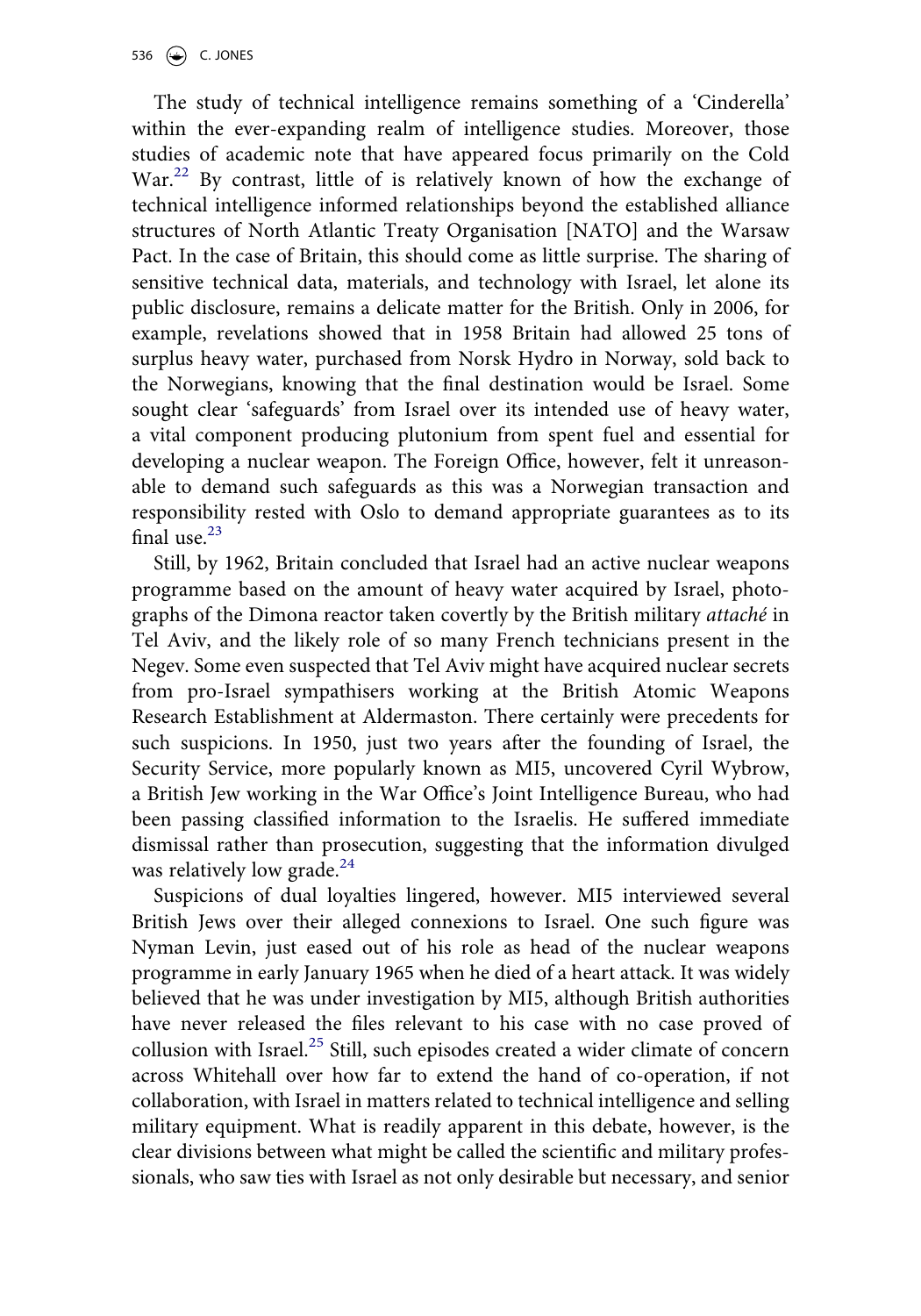civil servants, notably in the FCO, who remained decidedly wary. These divisions played out across Whitehall in the aftermath of the June 1967 war.

There is no doubt that admiration for Israel's victory in 1967 was widespread. The British Ministry of Defence [MoD] took a particular interest – and delight – in what they learnt of the performance of the Centurion tanks Britain sold to Israel over the previous decade. Equally, with 55,000 British troops stationed in West Germany – the British Army of the Rhine [BAOR] – officials in London were anxious to glean any information they could regarding Soviet weaponry and, believing these to reflect largely Soviet military doctrine, the tactics and strategies used by the Egyptian army. Above all else, the British wanted access to technical intelligence, a task falling the DSTI, responsible for designing and evaluating new weapons systems as well as developing effective counter measures against existing Soviet bloc weaponry and equipment. The Israelis knew they had material leverage that they could exploit. If Britain – and other NATO countries – wanted access to captured Soviet bloc equipment, Israeli knowledge was barter material for closer co-operation both in terms of access to particular items of British kit as well as research and development. What was to become apparent on the British side was that whilst the DSTI was responsive to such 'trading', other government departments, notably the FCO, remained more circumspect over exactly how far Britain could, or should jump, into a 'technical bed' with the Israelis.

Even before the June 1967 war, improving Anglo-Israeli ties had seen arms sales move beyond the purchase of just tanks. In the mid-1960s, the Israeli navy purchased three former Royal Navy submarines, including HMS *Totem*, renamed INS *Dakar – Swordfish*. The British used *Totem* for covert signals intelligence gathering in the Arctic circle off the Soviet coast. Refitted in Portsmouth with a conning tower that allowed for the underwater insertion of Special Forces, *Dakar* was lost on 24 January 1968 east of Crete with all crew on its final approach to Haifa.<sup>26</sup> Whilst a tragic loss, this episode demonstrated nonetheless Israel's continued interest in acquiring British weapons systems and technical intelligence. In so doing, the Israelis were prepared to trade technical intelligence for access to British weapons technology. Nowhere was this more apparent than in the realm of armoured warfare.

The IDF had already made an opening gambit to the British regarding tank design. In early 1968, the director of Armoured Warfare Research at Bovington, Bayley Pike, visited Israel and held a series of meetings with Major-General Israel Tal, widely regarded as the 'Don' of Israel's armoured Corps. Tal expressed his desire to co-operate with the British on any technical matters related to the performance of IDF Centurion tanks during the war, not least the performance of their main armament, the 105 mm gun. In return, Tal asked permission to allow Israeli experts to probe officials at Bovington on issues related to innovations in armoured warfare that could be of use to the IDF. In particular, Israel hoped to purchase the next generation of British tank,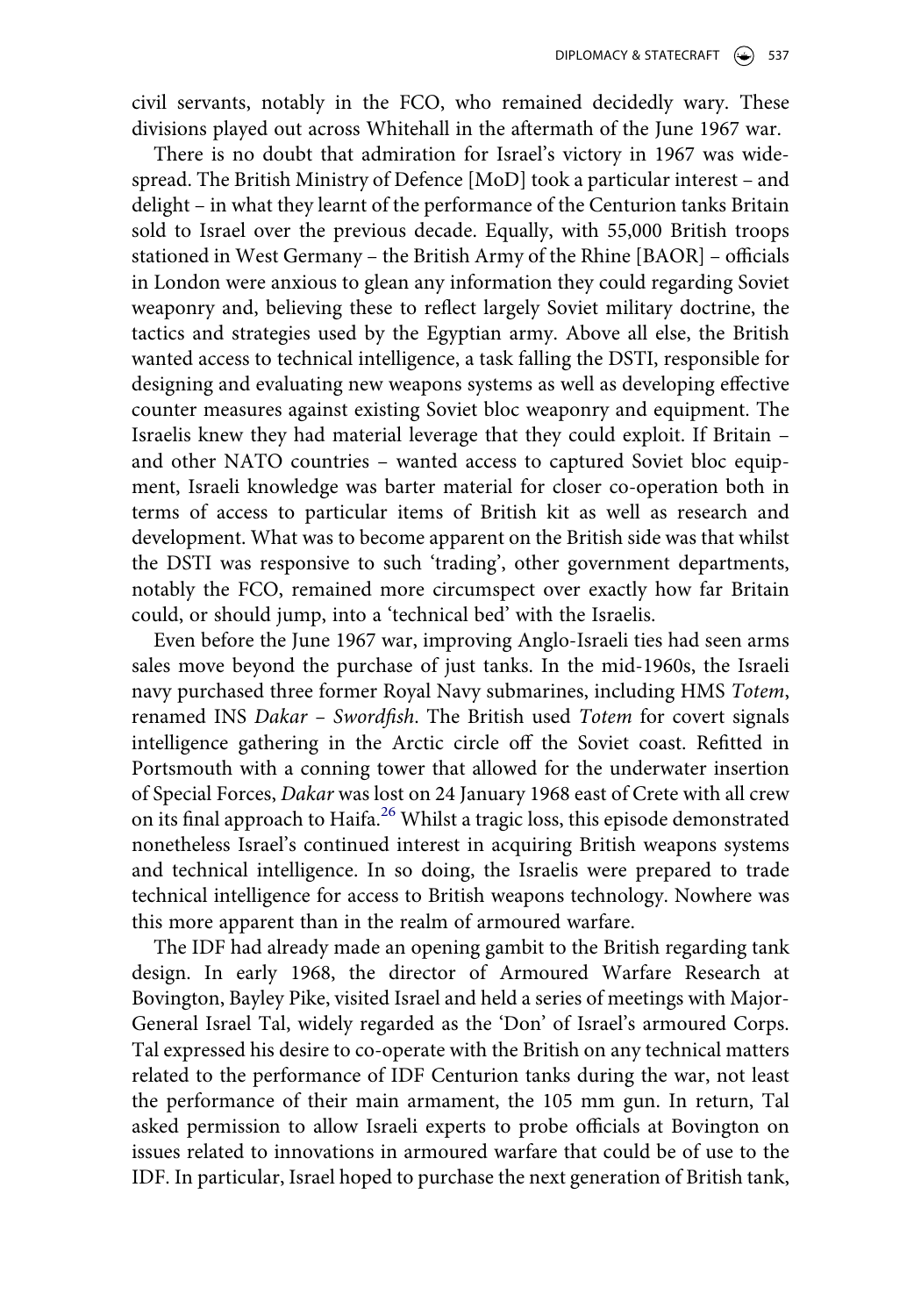the Chieftain, and two had already reached Israel to allow their suitability for desert warfare to be assessed.<sup>27</sup>

This was part of a wider Israeli effort to gain access not just to British equipment but to Britain's research and development facilities, in effect trading technical intelligence for technical know-how with joint Anglo-Israeli teams to engage in collaborative evaluation on a range of military equipment. A joint party of military and civilian experts from Britain visited Israel between 27 January and 2 February 1968 at Tel Aviv's instigation to lay the groundwork for how both sides might best profit from analysis of the copious amount of Soviet equipment captured. The delegation expressed cautious optimism about reaching suitable arrangements, although it was by no means uniform across the British service representatives. The army in particular remained keen to extract more information regarding IDF tactics used against Egypt, but the Israelis proved reluctant to divulge such information without exacting something of similar value from the British. In particular, Israel hoped that with their greater weapons development capabilities and test ranges, Britain could be of use in helping fast track Israel's research and development programmes.<sup>[28](#page-22-3)</sup>

One name that began to figure prominently in this proposed exchange of information and wider research and development was Professor Efraim Katchalsky, chief scientist of the Israeli MoD and, later, under the surname Katzir, the fourth president of Israel between 1973 and 1978. Katchalsky hoped to place the exchange of technical intelligence with Britain on a more formal footing that would cover the exchange of information related to nonconventional weapons development, notably biological and chemical weapons.<sup>[29](#page-22-4)</sup> Already a noted scientist, he received access to one of Britain's most sensitive military research facilities, Porton Down, although admission to more sensitive on-site areas of military research and development in chemical and biological weapons was necessarily restricted. Still, by offering London access to captured Soviet chemical warfare equipment, the Israelis hoped London might sign an 'Information Exchange Agreement' allowing Israel to develop what Katchalsky termed 'defensive measures'. Such trading arose elsewhere: Israel offered British officials access to captured Soviet Styx anti-ship missiles – the Royal Navy was keen to learn of their guidance systems; in return, Israel asked for information in the field of Electronic Counter Measures.<sup>30</sup>

There were clearly advantages for both sides, and there is no doubt that the DSTI team visiting Israel remained keen to explore what they regarded as propitious grounds for future collaboration. The Israelis were prepared for captured equipment to be sent to Britain where it could be subjected to extensive field trials in the presence of Anglo-Israeli teams. This included 'certain chemical warfare items', the Soviet T55 tank, as well as captured radios, mines, tank ammunition, anti-tank missiles, and air-to-air missiles as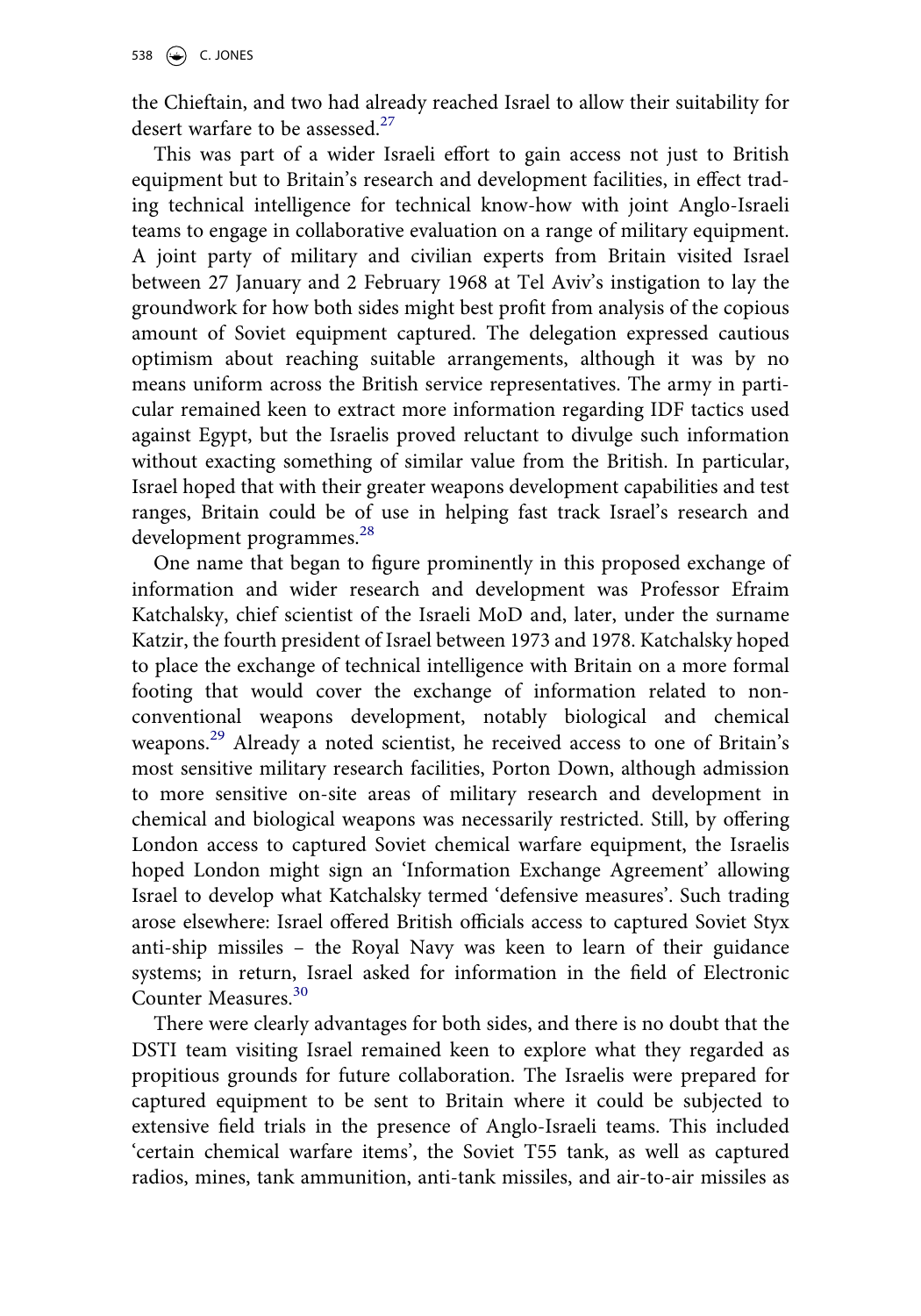well as detailed examination of captured papers, handbooks, and the serial numbers of various weapons systems. The study of intelligence often overlooks the latter, but examination of serial numbers allows trained analysts to build up a picture of weapons production and development whilst also giving some indication of the likely size of an opponent's military formations. The hope was for parallel trials in Israel. The matter went to the JIC. Whilst noting the possible advantages, the FCO voiced serious concerns and baulked at signing any formal memorandum on the exchange of technical intelligence. Already sensitive to the – unfounded – allegations that London had colluded with Washington in helping Israel crush so completely three Arab states, the FCO Eastern Department raised objections to any collaboration with Israel over research and development into chemical weapons.<sup>31</sup> One official cited 'political difficulties vis a vis the Arabs if it ever became known' that Britain had entered into any such agreement with Israel on such matters. Another, with reference to the wider eddies of the Cold War, noted 'Communist propaganda would have a field day'.<sup>[32](#page-22-7)</sup> The envisaged political difficulties of allowing Israel access to British research and development facilities was such that the FCO looked to refer the matter through the JIC to the Cabinet for ministerial consideration.

The FCO attitude towards closer ties with Israel was shared by the foreign secretary, George Brown, who would resign from office soon after. Something of a maverick, his personal animus towards Prime Minister Harold Wilson reflected their respective positions on the Arab-Israeli conflict. Whereas Wilson possessed sympathy for the Jewish state, Brown actively sought a reconciliation with Cairo and believed that unless Britain took a firm stance in support of Amman, Jordan was likely to succumb to more seemingly ascendant radical forces across the Arab world. It was a view shared by the head of the FCO Eastern Department, William Morris, who believed, 'Britain's material interests in the Arab world much more important than those in Israel'.<sup>33</sup> Because the value of intelligence is often hard to measure in purely material terms, decision-making circles can dilute its value when wider considerations are at play. Morris' comments were certainly of a piece with how far Britain was prepared to go in transferring sensitive technologies to Israel. Whilst Tel Aviv demonstrated consistent interest in acquiring British and Canadian civilian nuclear technology in the late 1950s and throughout the 1960s, London and Ottawa 'refrained from establishing close nuclear ties with Israel . . . primarily because of concern that they would upset their relations with Arab states'.<sup>[34](#page-22-9)</sup>

Still, despite growing FCO unease, the DSTI team still hoped a memorandum of sorts could be drawn up that related solely to evaluating captured Soviet weapons and equipment, which the IDF General Staff now tried to link to a more grandiose arrangement: access to wider British weapons development programmes. London met this condition with consternation and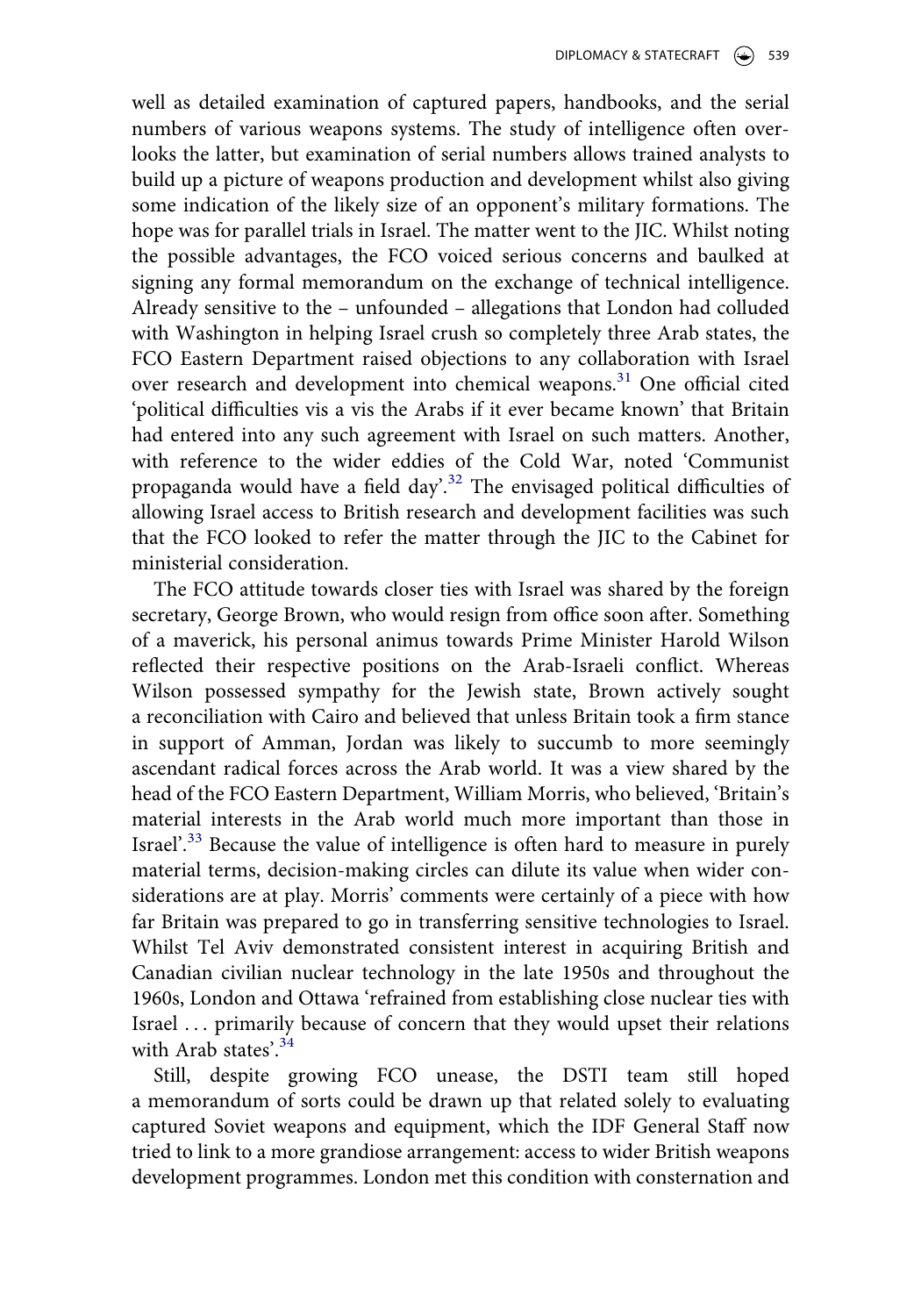indeed, also towards some officials in Israeli military intelligence who felt that their patient, incremental approach that built trust with their British counterparts best served the exchange of technical intelligence. British officials rejected these new conditions, and the Israelis backtracked on their insistence. It led the JIC, however, to note, 'information about captured equipment is finite and we shall stand firm on the refusal to barter it with undertakings of more lasting significance'.<sup>[35](#page-22-10)</sup>

By spring 1968, the British had become more circumspect in offering detailed appreciations of military equipment in which Israel had a clear interest. In early April, the Israeli military *attaché* at London, Brigadier General Zvi Zamir – soon to become director general of Mossad – handed the DIS a list of items of particular interest to the IDF. These ranged from 'spoofers' to disrupt early warning radar, on-line tele-printers, ground surveillance radar, mortar locating radar through to various proximity fuses, and laser-range finders being developed for the new generation of Chieftain tanks, technology that, at the time, Britain was seen to have a comparative advantage. The British frowned on using an intelligence channel to pass on this request, telling Zamir that they regarded this appeal as a commercial transaction not an exchange of technical intelligence. Procedurally, the British were right, but an element of bureaucratic obfuscation was at play here. Pushing the Israeli request through commercial channels limited the *quid pro quo* involved in intelligence exchanges, forcing the DIS to keep Israel at arms-length. Perhaps sensing the real reason for the British insistence on adhering to accepted procedure, Zamir equally insisted that such requests be handled through intelligence channels, claiming that as officials from the DSTI had been given access to captured Soviet equipment, Israel had the 'moral right to do so'.<sup>[36](#page-22-11)</sup>

In the field of technical evaluation, sympathy for Israel's position came at the highest level of the DIS. Its director-general, Air Chief Marshal Sir Alfred Earle, believed that if British 105 mm tank ammunition supplied to the Israelis proved in anyway deficient in penetrating the armour of Soviet-supplied Egyptian tanks, this information should, as a matter of course, be shared with the Israelis. When approached by Zamir, Earle agreed that the exchange of research and development information between Israel and Britain should be comprehensive, 'including the practical operational applications resulting from the evaluation of data thus acquired'[.37](#page-22-12)

Personal relations between the DSTI and Israelis had in fact developed from the formal to the outright friendly. The British officials knew that the technical data that they could extrapolate from access to an array of captured Soviet equipment was unprecedented. Until this point, such technical intelligence had been piecemeal and largely dependent on the British Commanders-in-Chief Mission to the Soviet Forces in Germany based out of East Berlin. Moreover, despite clear divisions over when, not if, to extract a price from the British, the Israelis remained open to entertaining requests regarding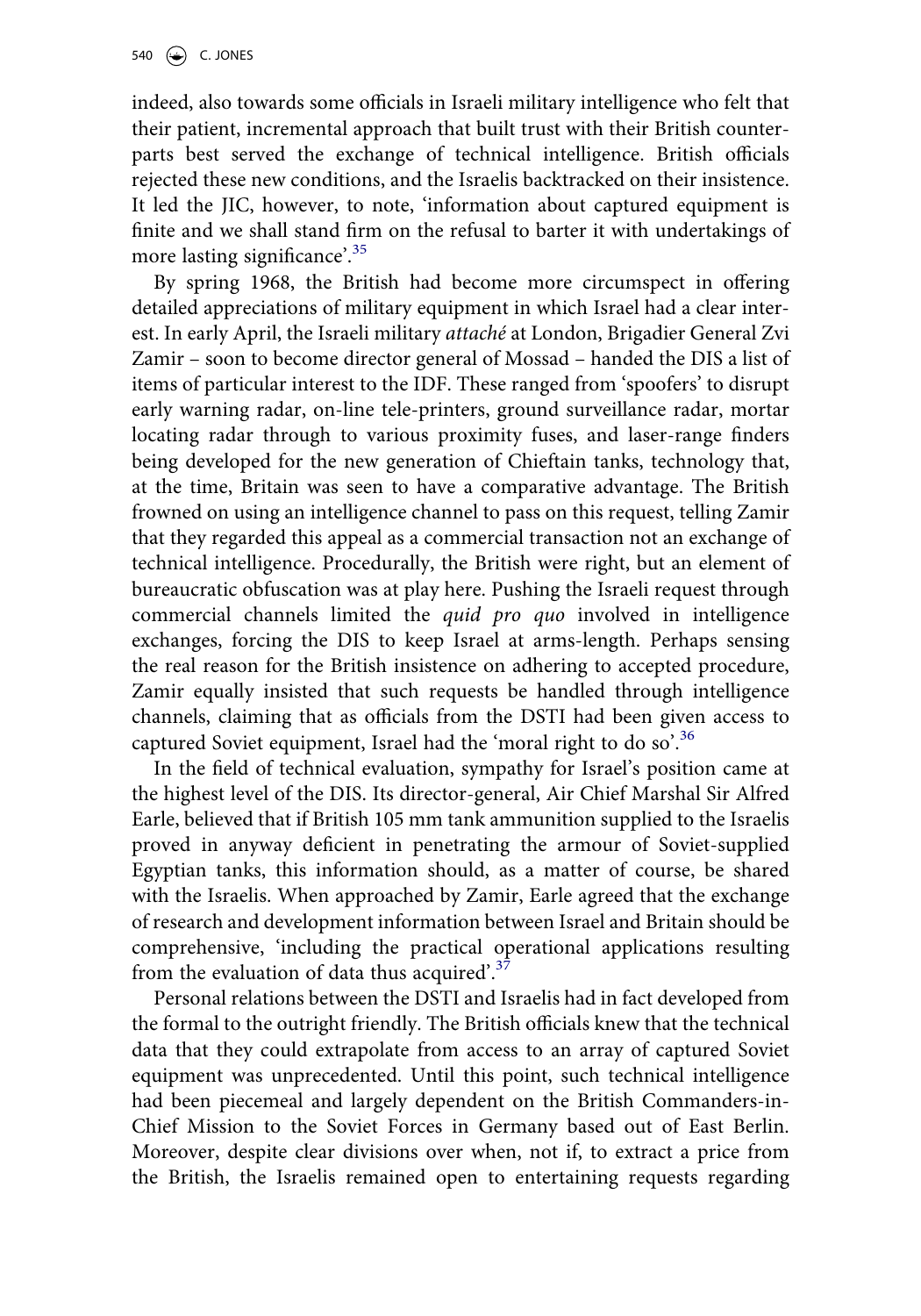access to a range of Soviet equipment. The FCO, however, was keen to remind the DIS of official government policy. On 15 May 1968, a memorandum went to the MoD reminding DSTI staff that the JIC would evaluate requests for exchanges of intelligence and research and development.

All this is set against a background that the Israelis have in their possession large quantities of captured Soviet equipment, in which our own technical intelligence departments have a considerable interest. *Our objective therefore is to co-operate with the Israelis so far as valuable information is made available to us, but without getting a onesided bargain*, contravening either our arms sales or release of military information policies, or engaging in wide ranging exchanges in sensitive fields which might seriously damage our relations with Arab states if they became known, and lead to renewed charges of a special relationship between our armed forces and those of Israel.<sup>38</sup>

But there were attempts at nurturing a closer relationship of sorts. Keen to extract as much as possible from the reservoir of Eastern bloc equipment, the British now agreed to send to Israel H.W Pout, the assistant chief scientific officer projects of the DSTI. An expert on guided weapon radar control systems, Pout was given clear instructions on what he could and could not discuss with the Israelis. He was under strict FCO instructions to 'exclude from consideration nuclear matters and biological and chemical warfare'. The accompanying FCO instructions to the Pout mission noted that whilst exchange of conventional equipment could come on a case-by-case basis, Britain would not engage in any exchanges on 'nuclear matters' that might contribute towards developing Israeli technology in this field.<sup>39</sup> Meanwhile, discussion on biological and chemical warfare was to remain, as much as possible, theoretical in nature, making clear to the Israelis that 'there would be no question of collaboration with us contributing to the development by Israel of an offensive (B&C warfare) capacity'.<sup>[40](#page-22-15)</sup>

Between 16 and 23 June 1968, Pout toured Israel's main scientific and technical sites that either directly or indirectly dealt with weapons research and development. There is little doubt that Israel rolled out the proverbial red carpet. Escorted by Katchalsky, Pout met scientists, technicians, and senior MoD officials at the Weizman Institute, the Armament Development Authority, the Israeli Institute for Biological Research, the Office of the Chief Scientist, as well as Hebrew University in Tel Aviv. What he saw and heard impressed him, not just in terms of technical achievements of such a young country but the vigour and sheer energy witnessed all around him. His subsequent report to London was not only glowing in its praise but also made important policy recommendations that, if accepted, would have shifted the relationship with Israel beyond a purely functional exchange of technical intelligence based on national interests alone:

The constant threat from without, combined with the indefensible boundaries of the 1949 armistice have given the country generally, and the Armed forces, an unequalled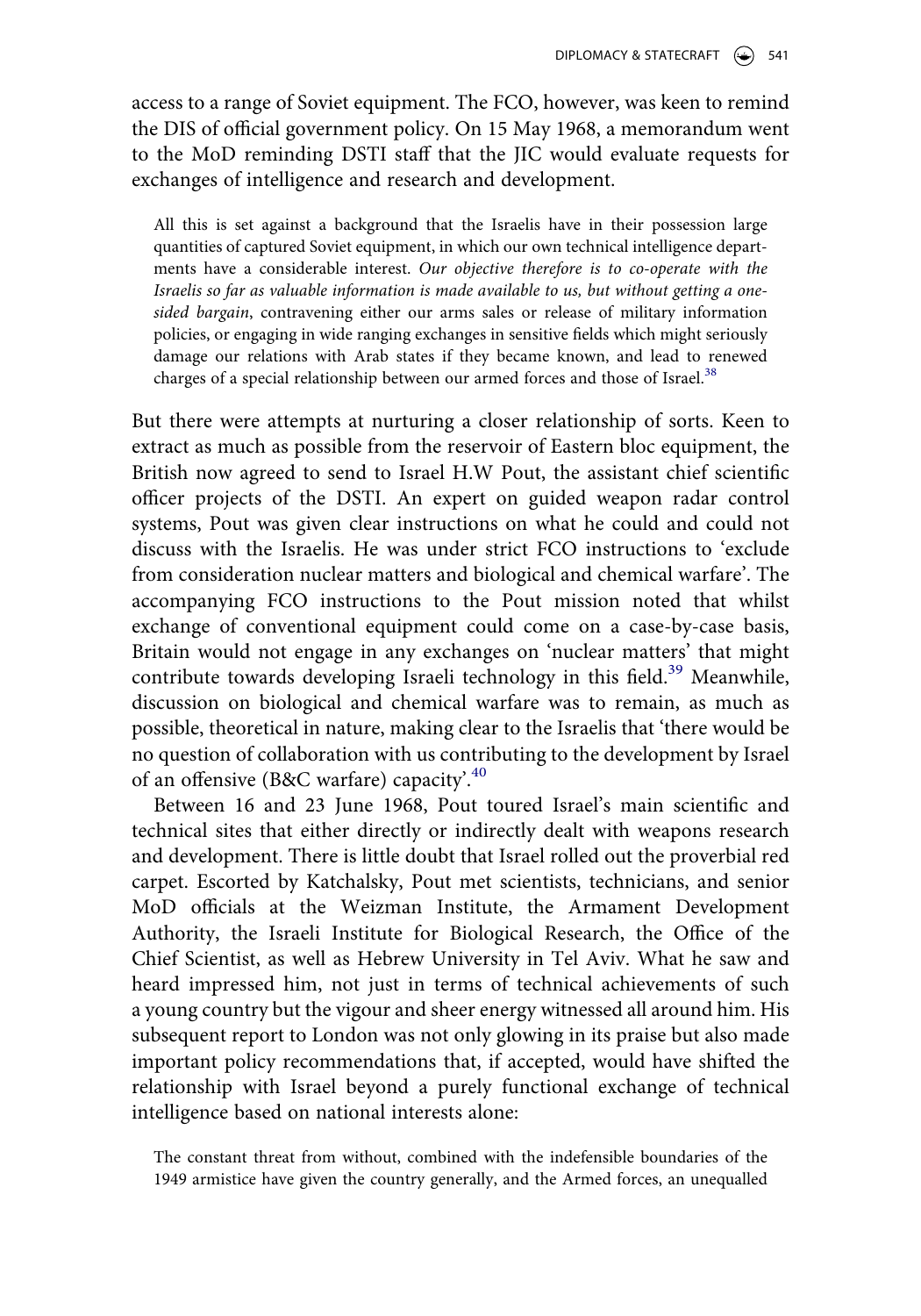### 542  $\left(\bigcirc\right)$  C. JONES

sense of urgency, purpose, and unity. One is conscious of this at all time travelling about Israel and talking to the people, whether highly placed or the man in the street. After the Britain of 1968, a visit to Israel is a tonic.

### He then added:

To base our sales policy on weapons of defence only would be tantamount to condemning Israel to defeat: even now, Israeli planning must be based on the brief, annihilating attack, although military advances are no longer a necessary part of the plan.<sup>41</sup>

Sentiment aside, hard economic calculations also played a part in his report. Israel's technological feat in developing the Gabriel anti-ship missile system impressed him, even more so when he discovered that research and development costs for the whole system was £4 million. His own estimate of the total costs for developing a system of equal complexity in Britain would have been £50 million and nearer £150 million in America. Such technological prowess moved Pout to recommend, 'There would be considerable advantage in bringing our establishments and industry into closer contact with development groups dedicated to economy and value for money'. A memorandum of understanding would define the type and scale of collaboration between British and Israeli scientists, perhaps including Electronic Counter Measures, tank design, anti-tank weapons, warhead design, propellants, and, controversially given his brief, chemical and biological weapons focusing on 'incapacitating agents' with Israel developing the ability to use chemical weapons to deter those of Egypt in attacking Israeli towns. Several Israeli scientists he met made the same point: 'Gas used in Yemen was a mixture of mustard and V agent', and Israel had to respond. Whilst detecting an element of hysteria, Pout noted, 'In their position I would be bound to agree that the IDF must have an attack capability as a deterrent'.<sup>[42](#page-22-17)</sup>

One curious element in Pout's report was an apparent unease expressed by some Israeli scientists over the nature of ties to Washington. Whilst recognising that American generosity had been essential to their survival, 'The Israelis regard themselves as essentially European in in character' and that 'charity is not the basis for the firm economic development of a nation'. This interpretation of Israel's behaviour perhaps confused sentiment with the hardheaded pragmatism of decision-makers in Tel Aviv; whilst Israel was trying to link access to Soviet weaponry to greater collaboration with Britain in research and development, it was using the same leverage to draw a commitment from Washington on future arms sales. Facing the mainly Soviet armed and supplied North Vietnamese army in Southeast Asia, the United States was desperate for technical intelligence on Soviet weaponry, surface-to-air missiles, and their guidance systems being a particular priority. In August 1967, evaluation teams from the Central Intelligence Agency [CIA] and the American Defence Intelligence Agency [DIA] – collectively known as 'Project MEXPO' – acquired access by the IDF to what one report called 'low priority items'. It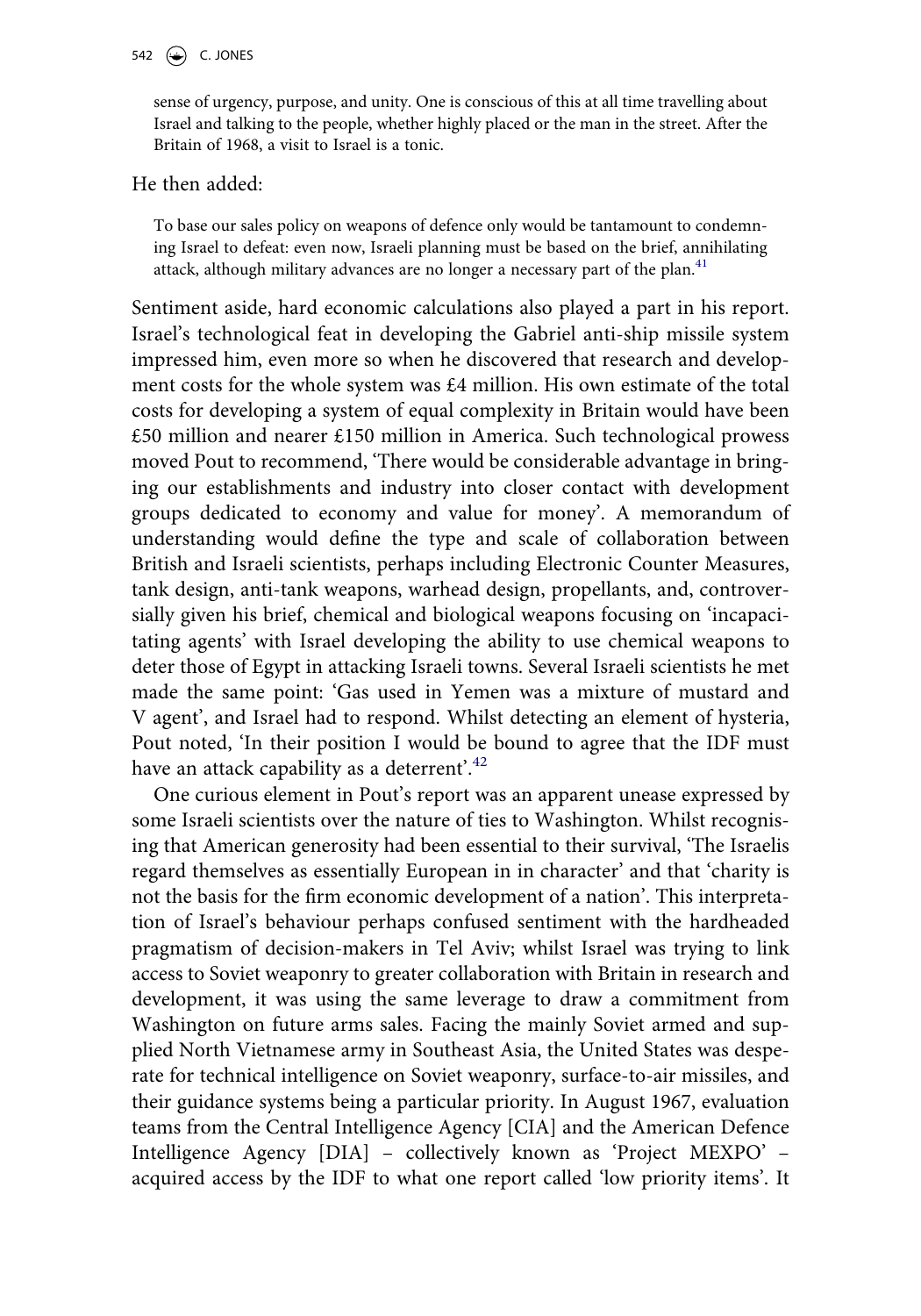was clear to American intelligence officials, however, that the Israelis were 'holding out' to await the results of parallel discussions on the result of weapons sales to Tel Aviv.<sup>[43](#page-22-18)</sup>

In remains unknown is whether the DIS ever knew about these evaluation teams; Washington wanted to keep their activities on a need-to-know basis. Israel eventually softened its stance towards the MEXPO by January 1968, granting the CIA and DIA access to all the captured Soviet equipment requested. It remains unclear, however, if a reciprocal deal emerged at this stage for the purchase of the desired items of American equipment.<sup>[44](#page-23-0)</sup> Given that the Pout mission occurred after Project MEXPO concluded, Israel was still hedging its bets. Still, if Pout's assessment of his hosts Europhilia intended to endear the JIC and FCO towards a warmer embrace of Israel, it failed. Whilst Pout was still in Israel, the MoD, under the guidance of the JIC, deemed research and development too sensitive to warrant further collaboration with Israel: communications equipment and guided weapons topped the list. The reason given had little to do with security and everything to do with commercial gain. 'It is not considered any useful purpose would be served by providing detailed information [to the Israelis] since the firms concerned [in Britain] would be unwilling to deal with Israel and thus jeopardise more lucrative Arab markets'[.45](#page-23-1)

Equally, the FCO believed that the seemingly *ad hoc* Israeli approach in approaching various departments across Whitehall was deliberate. Across the vast machinery of government, there was suspicion amongst some officials that Israel hoped to either exploit any gaps in policy co-ordination, gain access to information withheld by one department, or get the better of any deal. This was a particular concern when it came to discussing chemical and biological weapons as well as nuclear 'matters'. As one official opined:

One of the considerations which we have been concerned to emphasise from the start has been the necessity of close coordination [across Whitehall] to ensure that the exchange [of information with the Israelis] is a fair one. Given the piecemeal way in which the Israelis tend to approach different institutions and departments, this consideration will require to be borne firmly in mind.<sup>46</sup>

In the end, Pout's enthusiastic support for greater research and development collaboration with Israel fell afoul of the FCO, the JIC effectively doing its bidding in preventing closer ties between the DSTI and its Israeli counterparts. Technical exchanges of information continued over the next year; Britain after all had agreed to sell its Chieftain tank, more powerful than the Centurion, to the IDF. Now preliminary discussions occurred over the possible sale of 60 Royal Air Force [RAF] Hunter fighter aircraft as well as up to 50 Harrier ground attack jump jets, an aircraft of radical design and technology that was only just entering front-line service with the RAF. Harrier's ability to take off from makeshift airfields or even become airborne through vertical take-off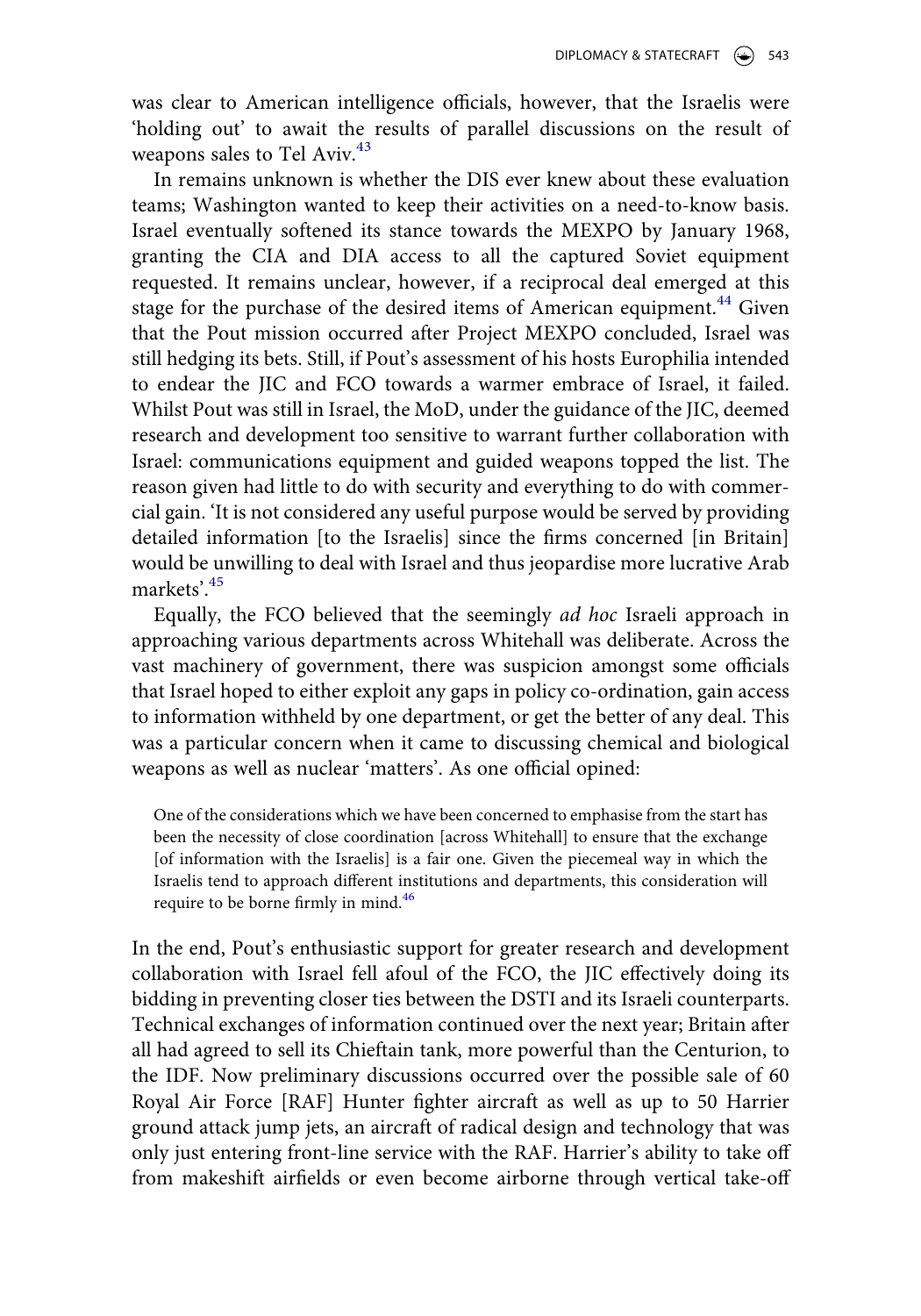capability was particularly appealing to the Israelis. Operating from relatively few runways – which as the IAF had demonstrated in 1967 could be vulnerable to a devastating first strike – the Harrier offered flexibility and survivability although it was designed as primarily as a ground attack aircraft rather than a fighter. $47$ 

Again, however, fears that such a sale might jeopardise arms sales to the wider Arab world and place British arms manufacturers at a competitive disadvantage if faced with an Arab boycott proved decisive. On the eve of a visit by the former Israeli chief of staff and now deputy defence minister, Lieutenant General Zvi Tzur, to London in February 1969, a briefing note spelling out *de facto* British arms sales policy effectively stymied any hope that the Israeli delegation may have entertained of concluding a deal. It is worth quoting at length:

From the professional point of view, there is a great interest in the way that in which the Israelis are dealing with their defence problems and the benefits from arms sales and, to a lesser extent, the exchanges of information cannot be disregarded. But in their context, our defence relations with Israel are of little importance compared to those with other states in the Near East. Israel has no defence facilities which we need and her enemies are not our enemies and some indeed are our friends. Closer defence links with Israel would be so easy to achieve and so welcome to her compared with the exasperation we [the UK] often find in trying to work with the Arabs, or even Iranians and Turks. Nevertheless, it is clear where our interests lie, and probably our responsibilities too: when we have to make a choice we cannot choose Israel. Our defence relations with Israel must be limited to achieving a balance which is clearly reasonable compared with our relations with other countries and especially the Arabs. Some visits by senior officers to Israel, some training of Israelis in this country, some co-operation in search and rescue between Israeli forces and the RAF in Cyprus: to go beyond this would be to seem to take sides in the controversy between Israel and the Arabs.<sup>[48](#page-23-4)</sup>

Any Israeli illusions about where British interests lay were soon disabused. Not only did hopes of purchasing the Harrier prove a chimera, so did any hopes of purchasing the Chieftain tank. This deal collapsed by 1969. The British now claimed the sale of Chieftains would upset the military balance in the Middle East, whilst the Israelis suspected that fears over the potential impact on Britain's trading relations with the wider Arab world remained the real cause. The subsequent sale of Chieftains to the Libyan government would suggest greater weight to the latter interpretation. The FCO preferred to hide behind adherence to a policy that only allowed the sale of 'defensive' equipment to Israel whilst doing nothing that might undermine peace efforts led by Swedish diplomat, Gunnar Jarring, under the auspices of the United Nations[.49](#page-23-5) Even application of this stricture was selective: the Chieftain, with its heavy armour and massive 120 mm main gun, had after all constituted a defensive weapon system. It seems the defensive needs of Libya were more pressing than Israel's despite the fact, on British insistence, that Tel Aviv maintained a studied silence regarding the purchase of the Chieftain lest it rankle policy-makers in Washington.<sup>50</sup> The most surprising element perhaps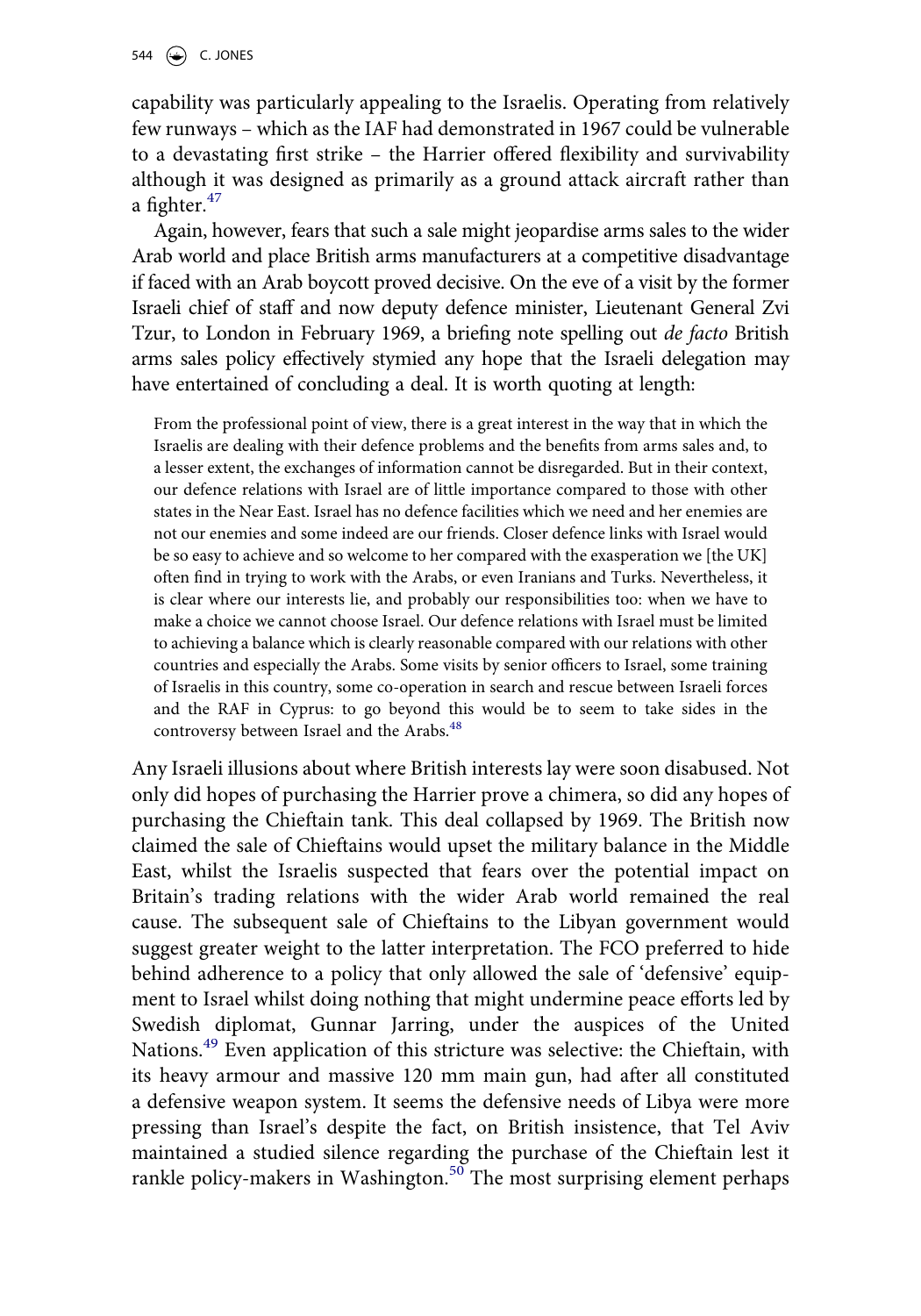was that a Labour government led by Wilson, a premier otherwise known for his sympathy towards Israel, confirmed the Libyan sale. By 1970, Tel Aviv could look, but only occasionally touch, what London was prepared to offer.

A growing estrangement that began to mark Anglo-Israeli relations under Wilson's Labour government continued apace after 1970 with the election of a new Conservative administration under Edward Heath. At a time when Britain's well-being was increasingly dependent on Arab oil – the discovery of North Sea reserves had yet to come on stream – and London anxious to support a resolution to the Arab-Israeli conflict that addressed the issue of Palestinian refugees, British policy looked to balance between continued support for Israel's existence and support for Palestinian self-determination. The new foreign secretary, Alec Douglas Home, articulated this publicly during the so-called 'Harrogate speech', given to a meeting of Yorkshire Conservative Party members on 31 October 1970. At that moment when there was no formal recognition of Israel by any group of the Palestine Liberation Organisation, the speech was met with disdain in Tel Aviv, which sensed the continued influence of Foreign Office 'Arabists' behind Home's words. The Scottish Labour MP and Zionist activist, Maurice Miller, provided a more pithy summation, noting, 'Britain needs oil more than Jaffa oranges and it looks like this is the kind of thinking that will dominate the [Conservative] cabinet'.<sup>[51](#page-23-7)</sup>

The exchange of intelligence continued, albeit on a limited basis, although there were exceptions where exigencies demanded as events in Jordan now proved. Faced with the growing militancy of armed Palestinian factions, notably the Popular Front for the Liberation of Palestine, that threatened the Hashemite dynasty in Jordan, King Hussein unleashed his army against their redoubts in and around the capital Amman in September 1970. The MI6 station chief in Amman, Jon 'Bill' Speares, before the events later known as 'Black September', established a secure radio link with the Jordanian monarch. It now served as a conduit to pass IDF intelligence assessments to the Jordanians, a key source of information once Syrian forces looked to intervene on the side of the Palestinians.<sup>[52](#page-23-8)</sup>

Still, London remained suspicious that Israel might seek to take advantage of the crisis and seize Jordanian territory that abutted the Golan Heights. Even so, and despite Jordanian requests for British – and American – airstrikes against Syrian forces, London demurred. Ultimately, Jordanian Armed Forces proved their worth, turning the tide against the Palestinian guerrillas and Syrian forces, thereby securing the monarchy. But the episode raised serious questions for London and Tel Aviv. The British might well have seen the survival of the monarch as a key strategic interest but lacked the military wherewithal, let alone the political will, to match words with deeds. In Israel, the debate amongst the leadership increasingly centred on whether to strengthen Hussein's hand or allow Jordan effectively to become Palestine.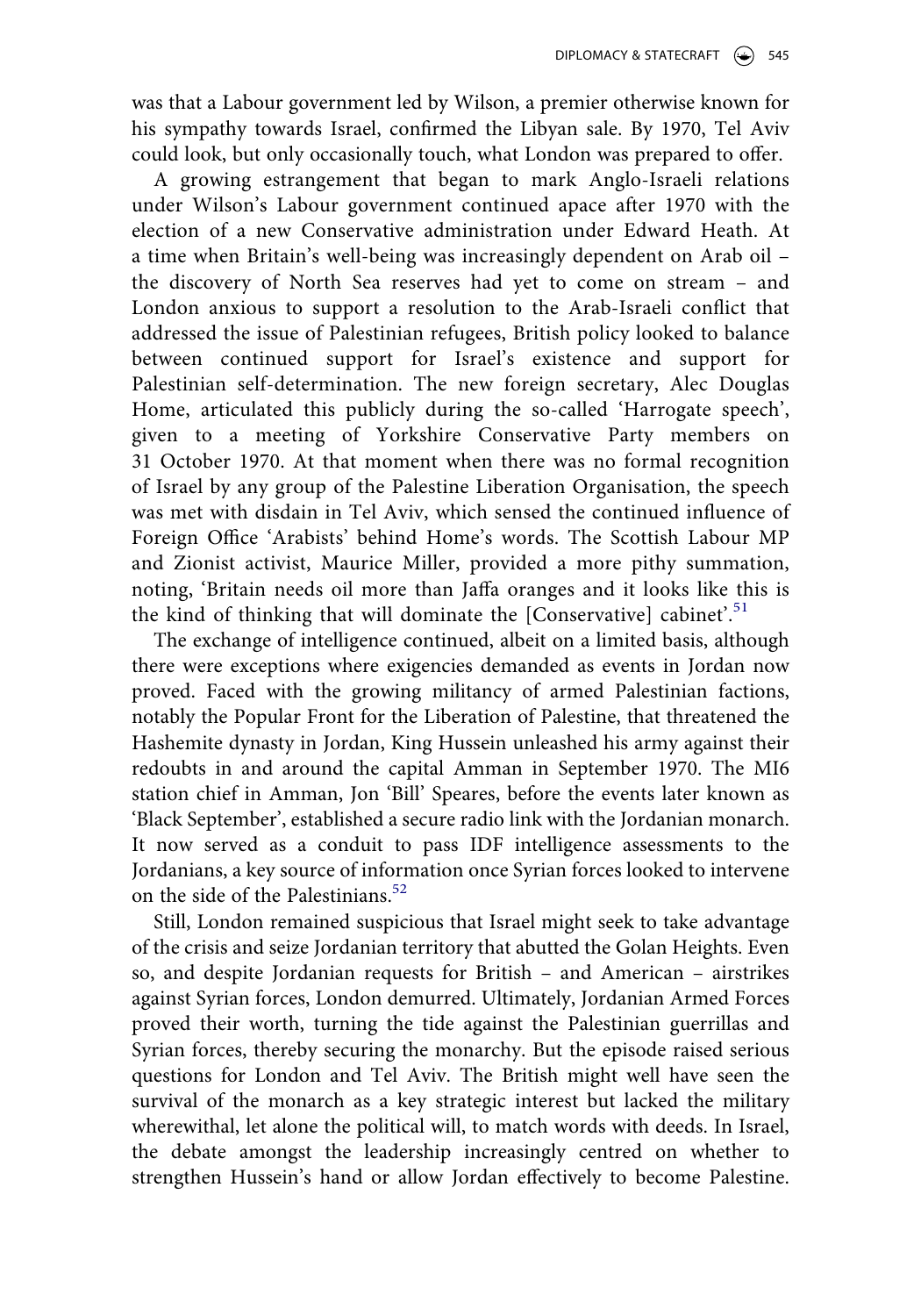The intelligence passed to the king via Speares demonstrated Tel Aviv's preference for the regional *status quo*. The view, however, that 'Jordan is Palestine' retained an appeal that continues to resonate amongst some elements of Israel's political right to this day.<sup>53</sup>

Elsewhere, arranging military exchange visits occurred albeit on an *ad hoc*  basis. In November 1971, for example, the IAF hosted a team of RAF officers over four days at the Ramat David air base. With both air forces now equipped with the American-built F4 Phantom fighter-bomber, the RAF were keen to learn from the tactical experience of the Israeli crews who had flown the aircraft against Soviet-equipped Egyptian forces in the recent War of Attrition and, in particular, how they had countered the surface-to-air [SAM] missile sites. These weapons equipped Warsaw Pact forces across Central Europe and, given its frontline role in West Germany, the RAF was keen to glean any information that could help counter this threat if the Cold War turned hot. IAF professionalism impressed the RAF officers involved, an admiration that convinced them of the need for further exchanges, a key recommendation of the post-visit report. It was not to be. By the time the October 1973 'Yom Kippur' war broke out, military exchanges between Israel and Britain were negligible, restricted to the work of their respective military *attachés*. [54](#page-23-10)

In the October 1973 war, Israel again captured vast amounts of Sovietsupplied weapons and equipment from Syria and Egypt, much of it replacing the losses both had incurred following the 1967 hostilities. Much of this equipment had yet to enter frontline service with Warsaw Pact forces. The technical intelligence as well as the tactical and operational knowledge gained by the IDF in overcoming two armies equipped with this latest Soviet weaponry – the Sagger anti-tank missiles and Soviet SAM missiles – was selfevident to any Western intelligence professional.

Anticipating that the warmth in relations between the DSTI and their Israeli counterparts could be rekindled, ministers in the Heath government hoped that Israel would grant British technical experts access to some of the captured loot. The British defence secretary, Peter Carrington, was particularly vexed about the apparent success of Soviet SAM missiles downing Israel's F4 Phantoms. The effectiveness of Egyptian infantry in using the Sagger antitank wire-guided missiles to knock out so many Israeli tanks, including Centurions, in the first days of the war also struck Heath. The prime minister now queried Carrington if the BAOR struck the right balance between its armour and infantry units.<sup>[55](#page-23-11)</sup>

The DIS director-general, Admiral Sir Louis Le Bailly, asked the British military *attaché* in Tel Aviv to see if, in the war's immediate aftermath, the Israelis would now co-operate in the 'mutual exploitation of Soviet equipment<sup>'.56</sup> But the limited returns of co-operating with the British on technical intelligence after June 1967 and, more presciently, London's arms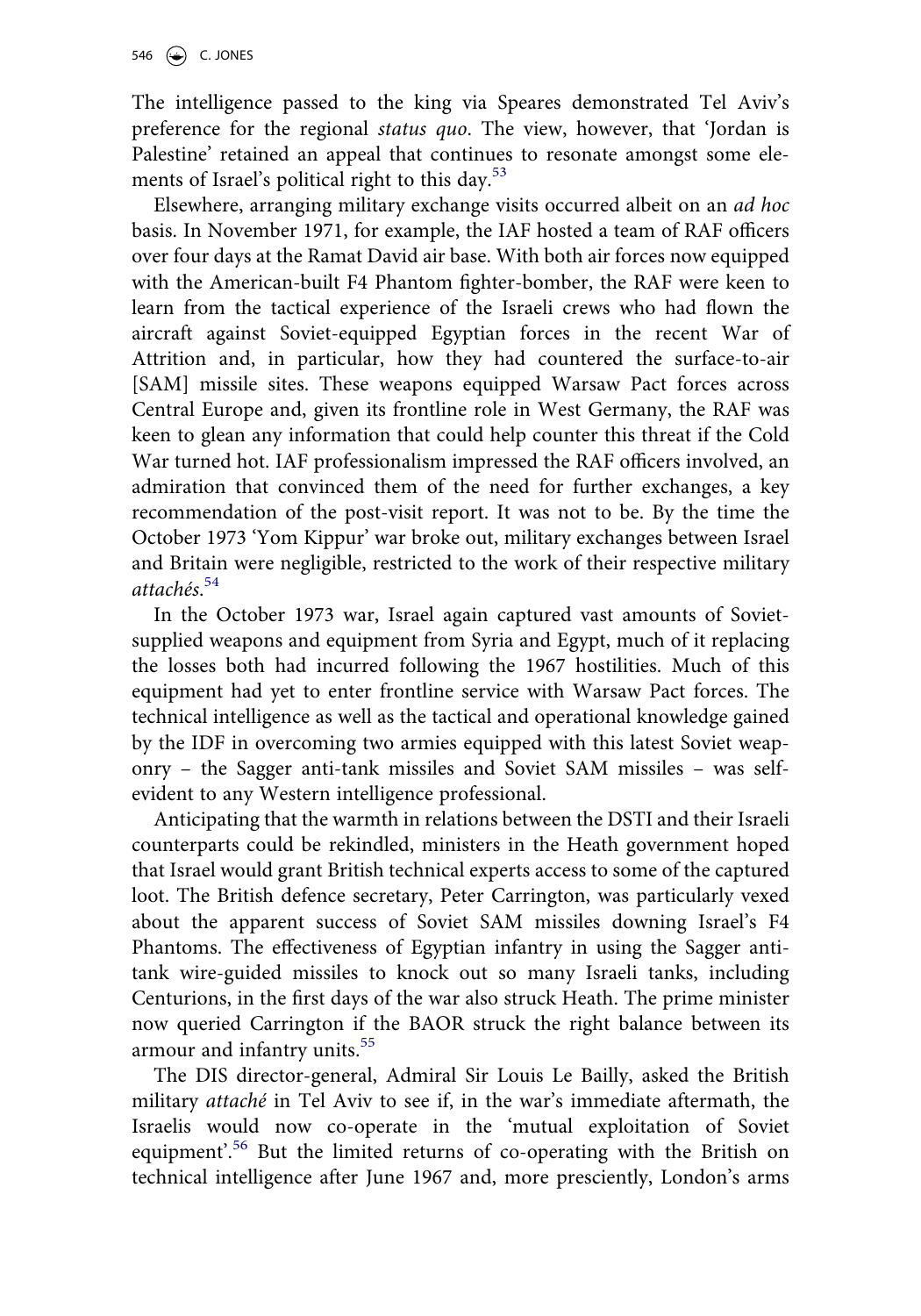embargo imposed on all sides in the conflict – including a moratorium on the use of British and Cypriot bases by United States Air Force planes flying resupply missions to Tel Aviv – were fresh in the Israeli collective memory. Moreover, Britain also imposed restrictions on American high altitude reconnaissance flights operating from British bases during the war, insisting that Tel Aviv should not acquire any imagery intelligence resulting from these operations.[57](#page-23-13) British perfidy proven saw access denied. Also dashed were hopes that some crumbs of technical comfort might come from the Americans. Still smarting from Heath's decision to deny the use of British airbases, Washington was in no mood to do London's bidding with the Israelis.<sup>[58](#page-23-14)</sup>

Moreover, with Israel increasingly dependent on American manufactured arms and equipment, London had no leverage that it could realistically use in the realm of research and development to gain access, an area that marked a clear Israeli need for co-operation and collaboration in the aftermath of June 1967 war. As the newly formed 'Middle East War Aftermath Intelligence Coordinating Committee' in Whitehall reported in November 1973, the British were now set to miss 'potentially the greatest source of intelligence on Soviet equipment and tactical doctrine ever presented to the Western world'. Not only were the DIS prevented from touching, they could not even look.[59](#page-23-15) The role reversal was striking, marking a decisive shift in the power relationship between the Israeli supplicant and the British supplier and where London's voice now counted for very much less.

Perhaps the most damning account of British policy resides in the published memoirs of former Labour foreign secretary, David Owen. Condemning both Heath and Home for refusing to allow the supply of tank shells for the Britishmade Centurion tanks crucial to Israel's war effort, he opined, 'It showed not just Arab influence within the Foreign Office but a total lack of principle in standing by one's commitments .... British influence with Israel never recovered, for perfectly understandable reasons. It was a craven act which had everything to do with the threat of being cut off from Arab oil and for which I had nothing but contempt'.<sup>[60](#page-23-16)</sup> Relations did not improve nine years after the Yom Kippur war by disclosures that Israel continued to sell military equipment to Argentina both during and after the 1982 Falklands War. The argument put forward by Tel Aviv that such military exports were crucial to its balance of payments echoed the very arguments used by Whitehall in weighing the value of arms sales to the Arab Middle East.<sup>[61](#page-23-17)</sup> Not until the visit to Israel in 1986 by Prime Minister Margaret Thatcher did intelligence relations return to anything like that warm, albeit brief, transactional glow experienced in the immediate aftermath of the June 1967 war. $62$ 

Today, the Anglo-Israeli intelligence relationship is probably as close as it has ever been and across a range of activities, from counter-terrorism to efforts to disrupt Iran's regional ambitions, including in the nuclear realm. $63$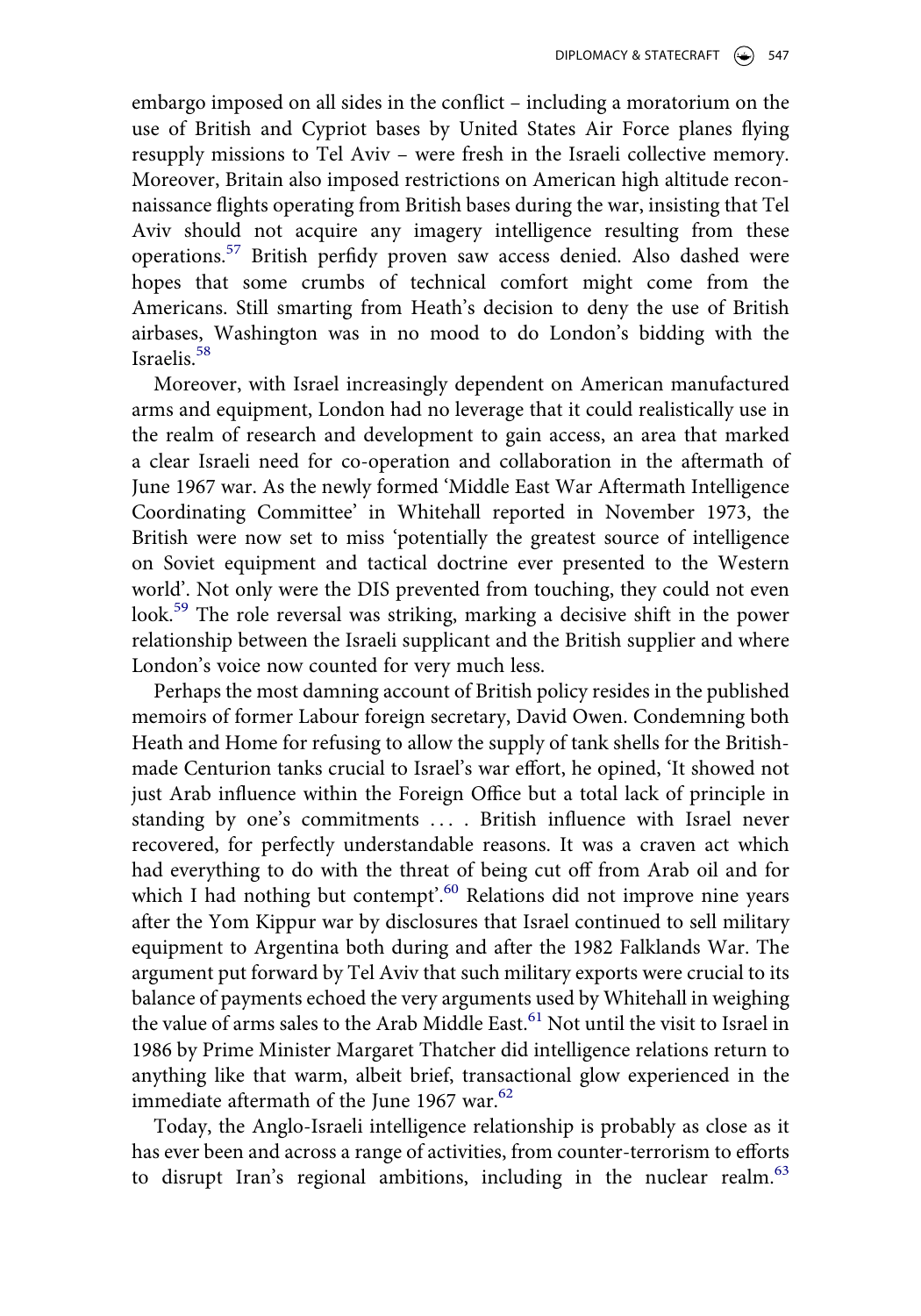Moreover, wars in Afghanistan and Iraq saw British Armed Forces buy Israeli military equipment, notably the Heron 'Watchkeeper' drone and Popeye missile system, to plug gaps in capability that would otherwise have limited British military operations. Equally, when first deployed in Afghanistan in 2002, the British army drew heavily on Israeli expertise, mainly from IDF operations in southern Lebanon, in how to deal with threats from suicide bombers and Improvised Explosive Devices.<sup>[64](#page-23-20)</sup> Elsewhere, the Government Communications Headquarters [GCHQ], alongside the United States National Security Agency [NSA], has shared information with their Israeli counterpart, Unit 8200 – also referred to as Israel's Intelligence Signals National Unit – presumably on shared targets of interest across the Middle East, notably Iran and its nuclear programme.<sup>65</sup> If such a thing as a golden age of Anglo-Israeli intelligence and defence co-operation exists, it is probably occurring now.<sup>[66](#page-24-0)</sup>

Israel, however, remains an intelligence target for both the United States and Britain. In January 2016, the release of material by Edward Snowden on Wikileaks revealed that GCHQ and the NSA had co-operated for over a decade on 'Operation Anarchist', allowing both agencies to hack into the video feeds of IAF aircraft and drones on operational flights. For Israel, it was a major security breach; for the British and American crypto-analysts, it was a real coup, allowing the gathering of real-time information on IDF military operations and, most important, offering a priceless forewarning of any Israeli intent to launch pre-emptive strikes designed to degrade Iran's nuclear programme.<sup>[67](#page-24-1)</sup> It is a salutary reminder that the path of Anglo-Israeli relations, not least in the realm of intelligence sharing, has rarely been smooth.<sup>[68](#page-24-2)</sup>

Competing regional interests have often led to estrangement, with the shared antipathies towards Cairo in the 1960s producing a brief period of cooperation as both London and Tel Aviv looked to clip Nasser's wings. But commercial gain and London's determination to protect existing interests and develop others across the Arab Middle East saw British and Israeli interests quickly diverge by 1970. In this process, the FCO often exercised the greatest influence across Whitehall and, in particular, the JIC. By contrast, professional interest as well as admiration for Israel's victory in June 1967 saw the MoD and DSTI adopt a more benign attitude towards Israel's military needs. In the hierarchy of power, however, the DIS was always the poor relation in influencing policy, unable to compete with the FCO – and likely MI6 – in drafting JIC assessments. In most matters relating to the Middle East, ministers usually deferred to their trained diplomats.

To be sure, certain areas always remained beyond the pale in the realm of technical intelligence sharing with Israel. Collaboration over nuclear, chemical, and biological warfare remained taboo, despite the best efforts of the Pout report to elicit some change in JIC attitudes. One could ask if an opportunity for greater defence collaboration was lost, pushing Tel Aviv towards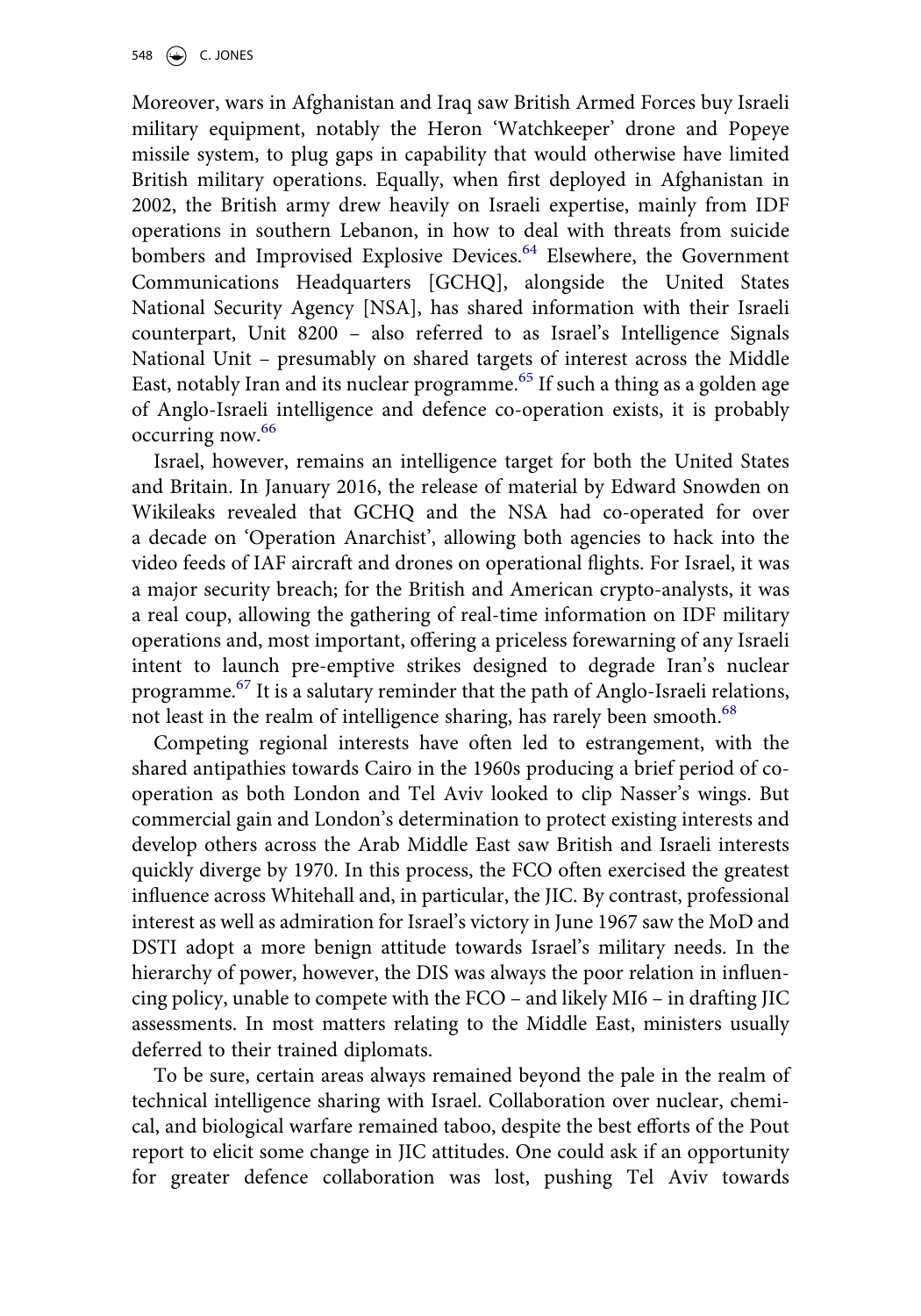Washington and denying crucial political leverage to London in the wider Arab-Israeli conflict. Perhaps the trajectory of Israel's military ties to the United States had already been set with the sale of Hawk missiles under the Kennedy Administration and soon after with the deal to supply Israel with Skyhawk jets. The access given to Project MEXPO that pre-dated the Pout visit also underscored that shift.

Still, the Anglo-Israeli intelligence relationship highlights a wider truth. Whilst the idea of democratic peace largely negates violent conflict between states defined by open government, the competing interests of Israel and Britain across the Middle East made for an uneasy relationship. Israel's perception of its existential needs ran counter to a Britain seeking to shore up an ailing economy. Of course, British influence across the region was in decline, its moment in the Middle East as described by the historian, Elizabeth Monroe, long passed. Britain tried to punch above its weight but, by 1967, its interests were undoubtedly rooted in commercial advantage rather than strategic assets gained. The aftermath of the October 1973 war was testament to this fact. British intelligence and, in particular, the DIS, admired Israel's military achievements and saw the value in sharing technical intelligence aimed at bolstering the British Armed Forces. But the competing interests identified above could never be reconciled. A shared cultural tradition, the very essence of the 'Five Eyes' alliance, was conspicuous by its absence. Moreover, if a reciprocity of sorts defined Anglo-Israeli intelligence relations between 1967 and 1974, it was defined by 'the reciprocity of barter', a reciprocity still to emerge fully from the shadows of the Palestine mandate. To paraphrase Lord Palmerston's famous quip, not all democratic states in an intelligence relationship become close friends. Rather, they become nodding acquaintances who, more often than not, come together by the shared pursuit of short-term interests.<sup>[69](#page-24-3)</sup>

### **Notes**

- <span id="page-20-0"></span>1 Richard J. Aldrich, "Allied Codebreakers Co-operate but not Always," *Guardian*, June 24, 2010.
- <span id="page-20-1"></span>2 Idem., "British Intelligence and the Anglo-American "Special Relationship", during the Cold War," *Review of International Studies* 53, no. 2 (1998): 331-51. See also Bradley F. Smith, "The Road to the Anglo-American Intelligence Partnership," *American Intelligence Journal* 16, no. 2-3 (1995): 59-62; Desmond Ball and Jeffrey Richelson, *The Ties that Bind: Intelligence Cooperation between the UK/USA Countries* (London, 1985).
- <span id="page-20-2"></span>3 J. Vitor Tossini, "The Five Eyes – The Intelligence Alliance of the Anglosphere," *UK Defence Journal* (14 November 2017), [https://ukdefencejournal.org.uk/the-five-eyes-the](https://ukdefencejournal.org.uk/the-five-eyes-the-intelligence-alliance-of-the-anglosphere/)[intelligence-alliance-of-the-anglosphere/.](https://ukdefencejournal.org.uk/the-five-eyes-the-intelligence-alliance-of-the-anglosphere/)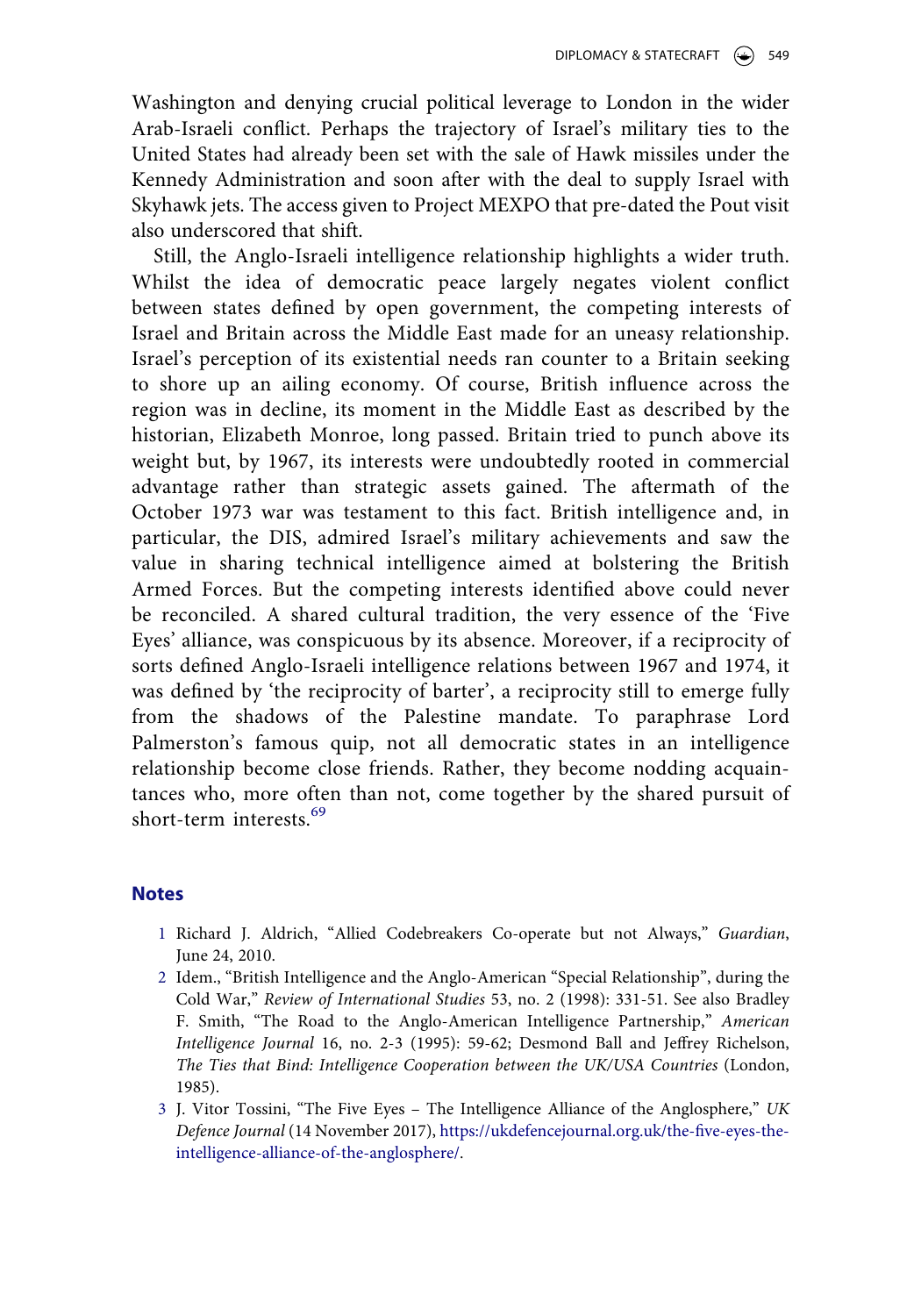550  $\left(\bigcirc \right)$  C. JONES

- <span id="page-21-0"></span>4 Jennifer E. Sims, "Foreign Intelligence Liaison: Devils, Deals, and Details," *International Journal of Intelligence and Counterintelligence* 19, no. 2 (2006): 195-217.
- <span id="page-21-1"></span>5 See for example Moshe Gat, *Britain and the Conflict in the Middle East, 1964-1967: The Coming of the Six-Day War* (Westport, CT, 2003).
- <span id="page-21-2"></span>6 Zach Levey, "Britain and Israel, 1950-1967: The Strategic Dimension," in *Britain and the Middle East: From Imperial Power to Junior Partner*, ed. Zach Levey and Elie Podeh (Brighton, 2008), 91.
- <span id="page-21-3"></span>7 In researching this article, the author applied for the release of the following documents relating to Anglo-Israeli intelligence liaison under the UK *Freedom of Information Act*: "Israel's nuclear capabilities," CAB [Cabinet Records, The National Archives, Kew] 163/ 263; "Working party on Israel JulySeptember1974," CAB190/75; "Cyber System Exchanges and the Value of British Intelligence Liaison with Israel," CAB 163/158; "Israel: Electronic Warfare Capability," DEFE [Ministry of Defence Records, The National Archives, Kew] 61/6. These requests were all denied.
- <span id="page-21-4"></span>8 Israeli military intelligence and the use of deception both before and during the June 1967 war particularly impressed the Defence Intelligence Staff of the Ministry of Defence. See "Secret. The Arab-Israeli War June 1967," July 1968, DEFE 63/19; Alston to Moberly, "Intelligence Exchanges with Israel," 5 March 1968, WO [War Office Records, The National Archives, Kew] 337/8.
- <span id="page-21-5"></span>9 See Moore [Ministry of Defence] briefing note to Brenchley, 15 May 1968, WO 337/8.
- <span id="page-21-6"></span>10 Tom Bower, *The Perfect English Spy* (NY, 1995), 239-40.
- <span id="page-21-7"></span>11 One female MI6 officer posted as head of station to Tel Aviv in the late 1950s included the wonderfully named Betsy Dumbell. Private information.
- <span id="page-21-8"></span>12 Scott Lucas and Alistair Moray, "The Hidden "alliance": The CIA and MI6 before and after Suez," *Intelligence and National Security* 15, no. 2 (2000): 101, 106.
- <span id="page-21-9"></span>13 "Likely Israeli Course of Action and Scale of Attack with Arab states in the Near Future," 9 November 1955, JIC 55(68), CAB 158/22.
- <span id="page-21-10"></span>14 Bower, *Perfect English Spy*, 240.
- <span id="page-21-11"></span>15 Christopher Gandy, "A Mission to Yemen: August 1963-January 1963," *British Journal of Middle Eastern Studies* 28, no. 2 (1998): 247-74.
- <span id="page-21-12"></span>16 Bower, *Perfect English Spy*, 246.
- <span id="page-21-13"></span>17 Zach Levey, "Anglo-Israeli Strategic Relations, 1952-56," *Middle Eastern Studies* 31, no. 4 (1995): 779-80.
- <span id="page-21-14"></span>18 By 1969, Britain had supplied Israel with 500 Centurions with a commitment to sell a further 200: "Visit of General Zur, Israeli Assistant Minister of Defence, Annexure "B"," 5 February 1969, DEFE 31/34.
- <span id="page-21-15"></span>19 Clive Jones, *The Clandestine Lives of Colonel David Smiley: Code Name 'Grin'*  (Edinburgh, 2019), 286-316.
- <span id="page-21-16"></span>20 Duff Hart Davis, *The War that Never Was* (London, 2011), 328-29.
- <span id="page-21-17"></span>21 Yigal Sheffy, "Assessing the Assessors: The JIC assessment and the test of time," in *Exploring Intelligence Archives*, eds. R. Gerald Hughes, Peter Jackson, and Len Scott (Abingdon, 2008), 239.
- <span id="page-21-18"></span>22 See for example, Paul Maddrell, *Spying on Science: Western Intelligence in a Divided Germany 1945-61* (Oxford, 2006); Huw Dylan, *Defence Intelligence and the Cold War: The British Joint Intelligence Bureau 1945-64* (Oxford, 2014).
- <span id="page-21-19"></span>23 See the documents, all held by the National Archives: [www.news.bbc.co.uk/1/shared/](http://www.news.bbc.co.uk/1/shared/bsp/hi/pdfs/israelbomb.pdf) [bsp/hi/pdfs/israelbomb.pdf](http://www.news.bbc.co.uk/1/shared/bsp/hi/pdfs/israelbomb.pdf).
- <span id="page-21-20"></span>24 Ben Macintyre, "Spy Fed Secrets to the Israelis," *Times*, September 24, 2019). Cf. John Ferris, *Behind the Enigma: The Authorised History of GCHQ: Britain's Secret Cyber-*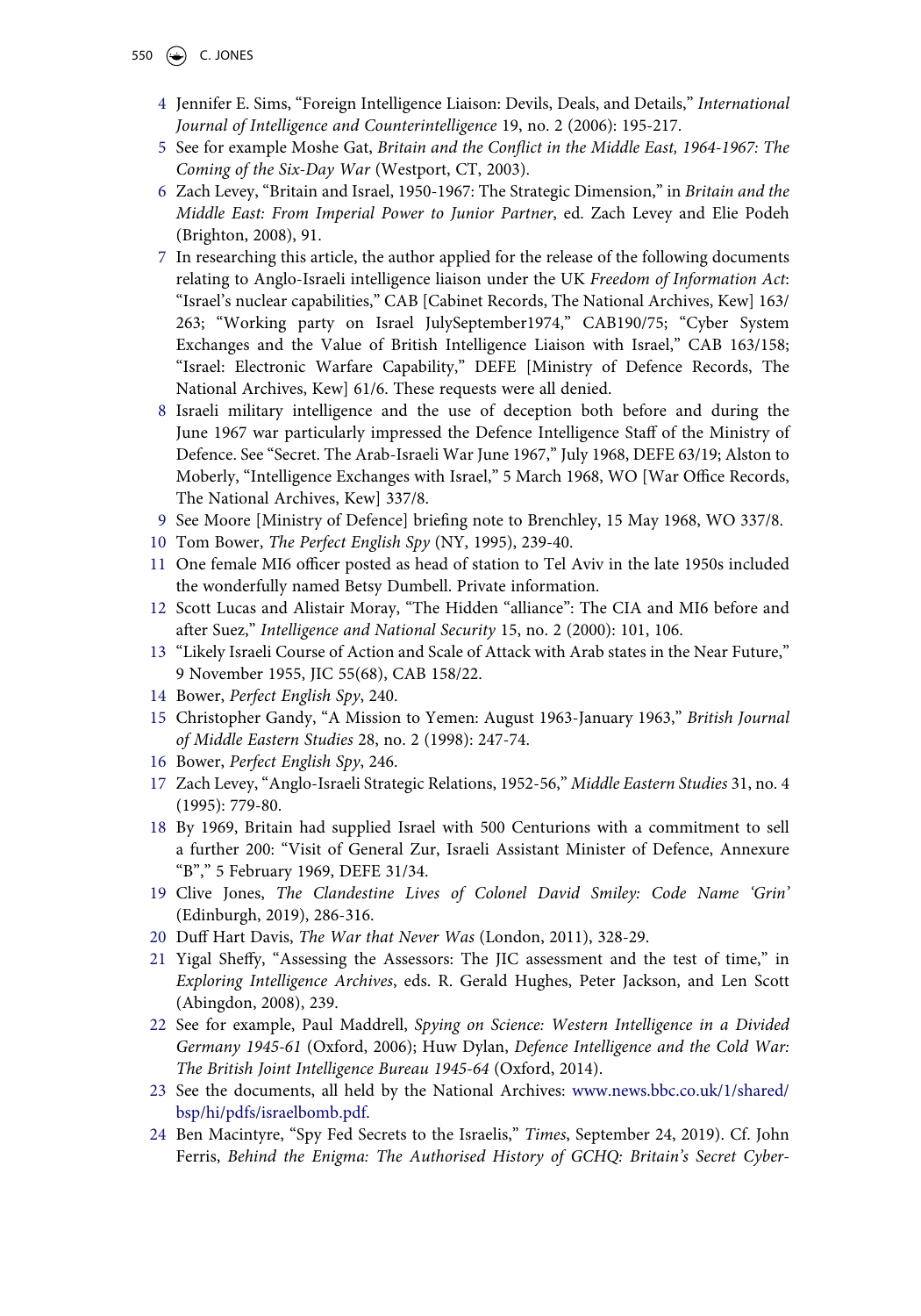*Intelligence Agency* (London, 2020), 454. The Joint Intelligence Bureau became the Defence Intelligence Staff in 1964.

- <span id="page-22-0"></span>25 For a full account of the Levin case, see Avner Cohen and Meirion Jones, "The sudden death of UK's nuke chief, suspected of spying for Israel's A-bomb program," *Ha'aretz*  (24 September 2016). [https://www.haaretz.com/israel-news/.premium.MAGAZINE-did](https://www.haaretz.com/israel-news/.premium.MAGAZINE-did-u-k-nuclear-chief-nyman-levin-spy-for-israel-1.5441273)  [-u-k-nuclear-chief-nyman-levin-spy-for-israel-1.5441273.](https://www.haaretz.com/israel-news/.premium.MAGAZINE-did-u-k-nuclear-chief-nyman-levin-spy-for-israel-1.5441273)
- <span id="page-22-1"></span>26 "Confidential Covering Secret: Visit of General Zur, Israeli Assistant Minister of Defence, Annexure "A", Naval Items," 5 February 1969, DEFE 31/34. On the clandestine history of HMS *Totem*, see Richard J. Aldrich, *GCHQ: The Uncensored Story of Britain's Most Secret Intelligence Agency* (London, 2010), 264-65.
- <span id="page-22-2"></span>27 Alston to Moberly, "Subject. Intelligence Exchanges with Israel," 5 March 1968, WO 337/8. On the sorry story of Anglo-Israeli development of the Chieftain tank, see Simon C. Smith, "Centurions and Chieftains: Tank Sales and British policy towards Israel in the aftermath of the Six-Day War," *Contemporary British History* 28, no. 2(2014): 219-39; Saul Bronfeld, ""The Chieftain Tank Affair": *Realpolitik*, Perfidy, and the Genesis of the Merkava," *Contemporary British History* 29, no. 3 (2015): 380-400.
- <span id="page-22-3"></span>28 Alston to Moberly "Secret: Exchange of Military Intelligence with Israel," 23 February 1968, WO 337/8.
- <span id="page-22-4"></span>29 "Secret: UK Eyes Only. Secretary of State [for Defence]. Collaboration with Israel," nd, WO 337/8.
- <span id="page-22-5"></span>30 Alston to Moberly "Secret: Exchange of Military Intelligence with Israel," 23 February 1968, WO 337/8.
- <span id="page-22-6"></span>31 Arieh J. Kochavi, "George Brown and British Policy in the Middle East following the 1967 war," *Middle East Journal* 70, no. 1 (2016): 95.
- <span id="page-22-7"></span>32 Mallet holograph notes, "Secret Exchange of Military Intelligence with Israel, 8 March 1968, WO 337/8.
- <span id="page-22-8"></span>33 Kochavi, "George Brown," 96.
- <span id="page-22-9"></span>34 Or Rabinowitz, "'When Pigs Fly': Britain, Canada, and Nuclear Exports to Israel, 1958- 1974", *Diplomacy & Statecraft* 30, no. 4 (2019): 708.
- <span id="page-22-10"></span>35 "Secret: UK Eyes Only. Collaboration with Israel," nd, WO337/8.
- <span id="page-22-11"></span>36 Nelson to Greenhill [Foreign Office], "UK Eyes Only. Israel," 16 April 1968, WO 337/8.
- <span id="page-22-12"></span>37 Haskell to Greenhill, "Exchange of Research and Development Information with the Israelis," 18 April 1968, WO 337/8.
- <span id="page-22-13"></span>38 Moore to Brenchley and Arbuthnott [Foreign Office], 15 May 1968, WO 337/8.
- <span id="page-22-14"></span>39 Moore to Brenchley "Secret: Briefing note," 20 May 1968 FCO [Foreign and Commonwealth Office Records, The National Archives, Kew] 17/578.
- <span id="page-22-15"></span>40 Moore to Brenchley and Arbuthnott, 20 May 1968, WO 337/8.
- <span id="page-22-16"></span>41 "UK Eyes Only: Report on a Visit to Israel 16-23 June 1968 by H.W. Pout, Assistant Chief Scientific Adviser (Projects) MoD," 8 July 1968, Ibid.
- <span id="page-22-17"></span>42 Ibid.
- <span id="page-22-18"></span>43 Documents relating to Israeli-American technical intelligence liaison can be accessed at the National Security Archive [NSA] online hosted by George Washington University. NSA [document number unclear] "Secret: Memorandum for the Deputy Secretary of Defense. Subject – On-Site Evaluation of the Operational and Technical Information Resulting from the Arab-Israeli War (C)," 5 September 1967: [https://nsarchive.gwu.edu/](https://nsarchive.gwu.edu/dc.html?doc=4361583-Document-27-Project-MEXPO-Exploitation-of-Soviet)  [dc.html?doc=4361583-Document-27-Project-MEXPO-Exploitation-of-Soviet;](https://nsarchive.gwu.edu/dc.html?doc=4361583-Document-27-Project-MEXPO-Exploitation-of-Soviet) NSA [document number unclear] "Secret: Memorandum for the Director, Joint Staff. Subject – Soviet SA 2 Equipment," 14 November 1967: [https://nsarchive.gwu.edu/dc.](https://nsarchive.gwu.edu/dc.html?doc=4361584-Document-28-Project-MEXPO-Exploitation-of-SA-2) [html?doc=4361584-Document-28-Project-MEXPO-Exploitation-of-SA-2](https://nsarchive.gwu.edu/dc.html?doc=4361584-Document-28-Project-MEXPO-Exploitation-of-SA-2).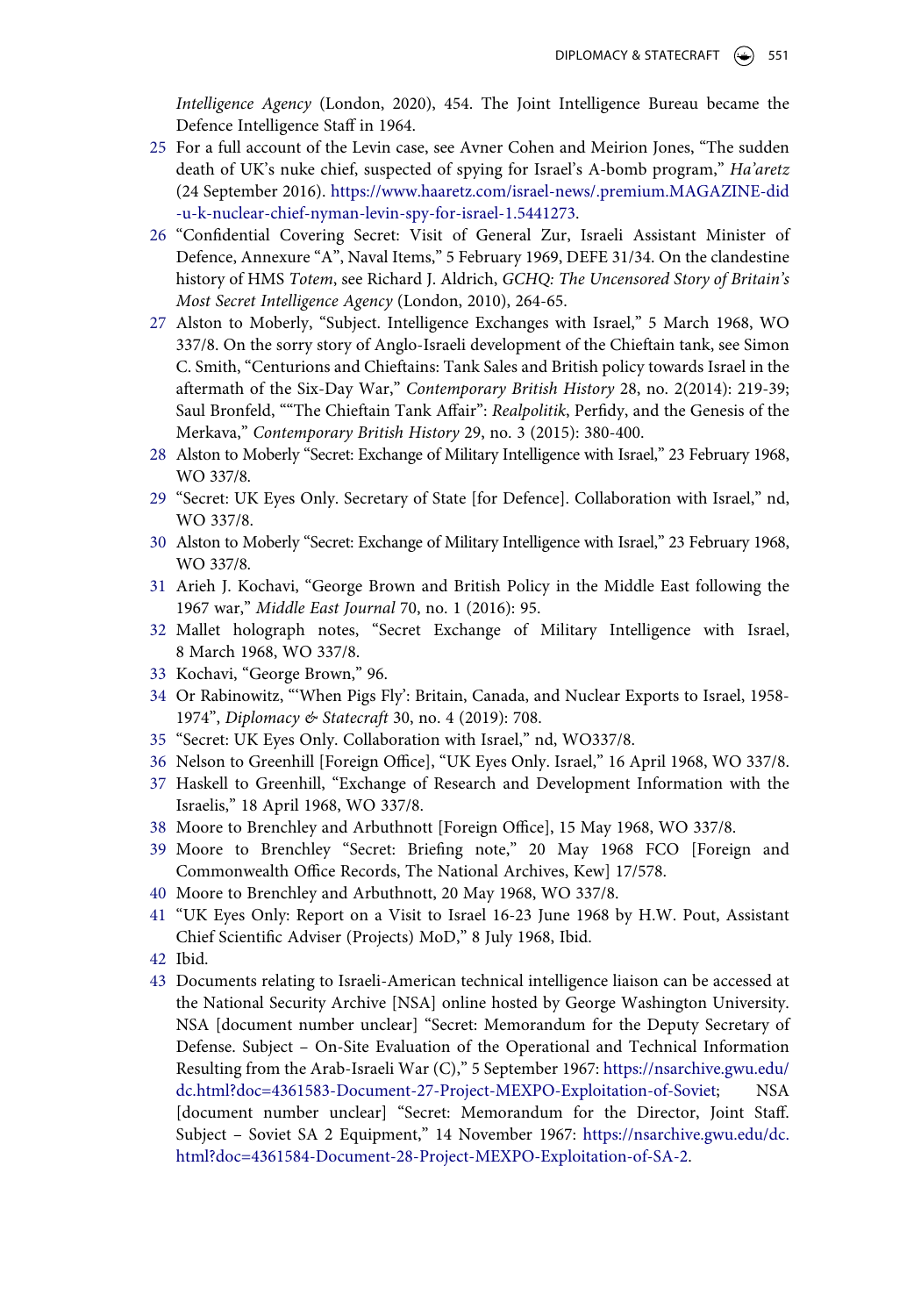552  $\left(\bigcirc\right)$  C. JONES

- <span id="page-23-0"></span>44 NSA, SNFD-27, 041/CO-2B, "Secret: Memorandum for the Secretary of Defense. Subject: Exploitation of Material in the Middle East (U)," 8 January 1968: [https://](https://nsarchive.%A0gwu.edu/dc.html?doc=4361585-Document-29-Project-MEXPO-Update-Memorandum-from) [nsarchive. gwu.edu/dc.html?doc=4361585-Document-29-Project-MEXPO-Update-](https://nsarchive.%A0gwu.edu/dc.html?doc=4361585-Document-29-Project-MEXPO-Update-Memorandum-from)[Memorandum-from.](https://nsarchive.%A0gwu.edu/dc.html?doc=4361585-Document-29-Project-MEXPO-Update-Memorandum-from)
- <span id="page-23-1"></span>45 Tallboys [head, DS.13] to Gammon [Ministry of Technology], "Collaboration with Israel," 20 June 1968, WO 337/8.
- <span id="page-23-2"></span>46 "Rand D Exchanges with Israel," nd, FCO 17/578.
- <span id="page-23-3"></span>47 "Visit of General Zur [sic] Israeli Assistant Minister of Defence," Appendix 1 to Annexure 'c', 6 February 1969, DEFE 31/34.
- <span id="page-23-4"></span>48 "Covering Secret: Visit of General Zur [sic] Israeli Assistant Minister of Defence," 5 February 1969, Ibid.
- <span id="page-23-5"></span>49 "Secret. Record of Meeting Between Secretary of State for Defence & H.E. Mrs Golda Meir," 13 June 1969, "Record of Conversation between the Foreign and Commonwealth Secretary and the Deputy Prime Minister of Israel Held at the Foreign and Commonwealth Office on Monday 12 May 1969," both Ibid.
- <span id="page-23-6"></span>50 "Prime Minister: Sale of Chieftains to Israel," 29 January 1969, "UK Eyes Only. Minute for the Prime Minister," 3 February 1969, both Ibid.
- <span id="page-23-7"></span>51 See Louis Heren, "Israel rejection of Sir Alec's plans is based on misreading," *Times*, November 2, 1970.
- <span id="page-23-8"></span>52 See Nigel Ashton, *King Hussein of Jordan: A Political Life* (London, 2008), 151-52.
- <span id="page-23-9"></span>53 Ibid., 154, highlights the comments of General Mordechai Gur who, in his capacity as chief of Israel's Northern Command, noted the two options before Israel. Whether Israel would indeed have ever recognised the fiat of the Palestinians over Jordan remains a matter of conjecture.
- <span id="page-23-10"></span>54 "UK Eyes Only. Central Tactics and Trials Organisation (RAF). Report on A Visit by CTTO to the Israeli Air Force, November 1971," December 1971, DEFE 56/31.
- <span id="page-23-11"></span>55 Carrington (MO27/2) to Chief of the Air Staff, 18 October 1973, Heath to Carrington, 29 October 1973, both DEFE 31/145.
- <span id="page-23-12"></span>56 "Signal 291800," Le Bailly to Barrett [defence *attaché*, Tel Aviv], 29 October 1973, Ibid.
- <span id="page-23-13"></span>57 See the detailed account in Aldrich, *GCHQ*, 277.
- <span id="page-23-14"></span>58 "Signal 081930," Cromer to Le Bailly, 8 November 1973, DEFE 31/145.
- <span id="page-23-15"></span>59 "Terms of Reference for the Middle East War Aftermath Intelligence Coordinating Committee," 14 November 1973, D-DIS 25/2/2, Ibid.
- <span id="page-23-16"></span>60 David Owen, *Time to Declare* (London, 1991), 209.
- <span id="page-23-17"></span>61 Azriel Bermant, "A Chronicle of Failure Foretold: The UK, Israel and Arms Sales to Argentina in the Era of the Falkland War," *International History Review* 41, no. 2 (2019): 237-56.
- <span id="page-23-18"></span>62 Azriel Bermant, *Margaret Thatcher and the Middle East* (Cambridge, 2016), 142-155, has an excellent account.
- <span id="page-23-19"></span>63 Christopher Hope, "We foiled Iranian nuclear weapons bid, says spy chief," *Daily Telegraph*, July 13, 2012. See also Seth Frantzman, "How Israeli military tech (and doctrine) will make the UK better at fighting the hybrid war of the future," *Fathom Journal*, January, 2021. [https://fathomjournal.org/how-israel-military-tech-and-doctrine](https://fathomjournal.org/how-israel-military-tech-and-doctrine-will-make-the-uk-better-at-fighting-the-hybrid-warfare-of-the-future/)  [-will-make-the-uk-better-at-fighting-the-hybrid-warfare-of-the-future/.](https://fathomjournal.org/how-israel-military-tech-and-doctrine-will-make-the-uk-better-at-fighting-the-hybrid-warfare-of-the-future/)
- <span id="page-23-20"></span>64 "David Cameron's speech to the Knesset in Israel" (12 March 2014). [https://www.gov.](https://www.gov.uk/government/speeches/david-camerons-speech-to-the-knesset-in-israel) [uk/government/speeches/david-camerons-speech-to-the-knesset-in-israel](https://www.gov.uk/government/speeches/david-camerons-speech-to-the-knesset-in-israel). Private Information disclosed to the author.
- <span id="page-23-21"></span>65 "Visit Précis. Sir Iain Lobban, KCMG, CB, Director, Government Communications Headquarters (GCHQ, 30 April 2013-1 May 2013)": [https://cryptome.wikileaks.org/](https://cryptome.wikileaks.org/2014/04/nsa-gchq-lobban-visit.pdf) [2014/04/nsa-gchq-lobban-visit.pdf](https://cryptome.wikileaks.org/2014/04/nsa-gchq-lobban-visit.pdf). See also Aldrich, *GCHQ*, 550-51.